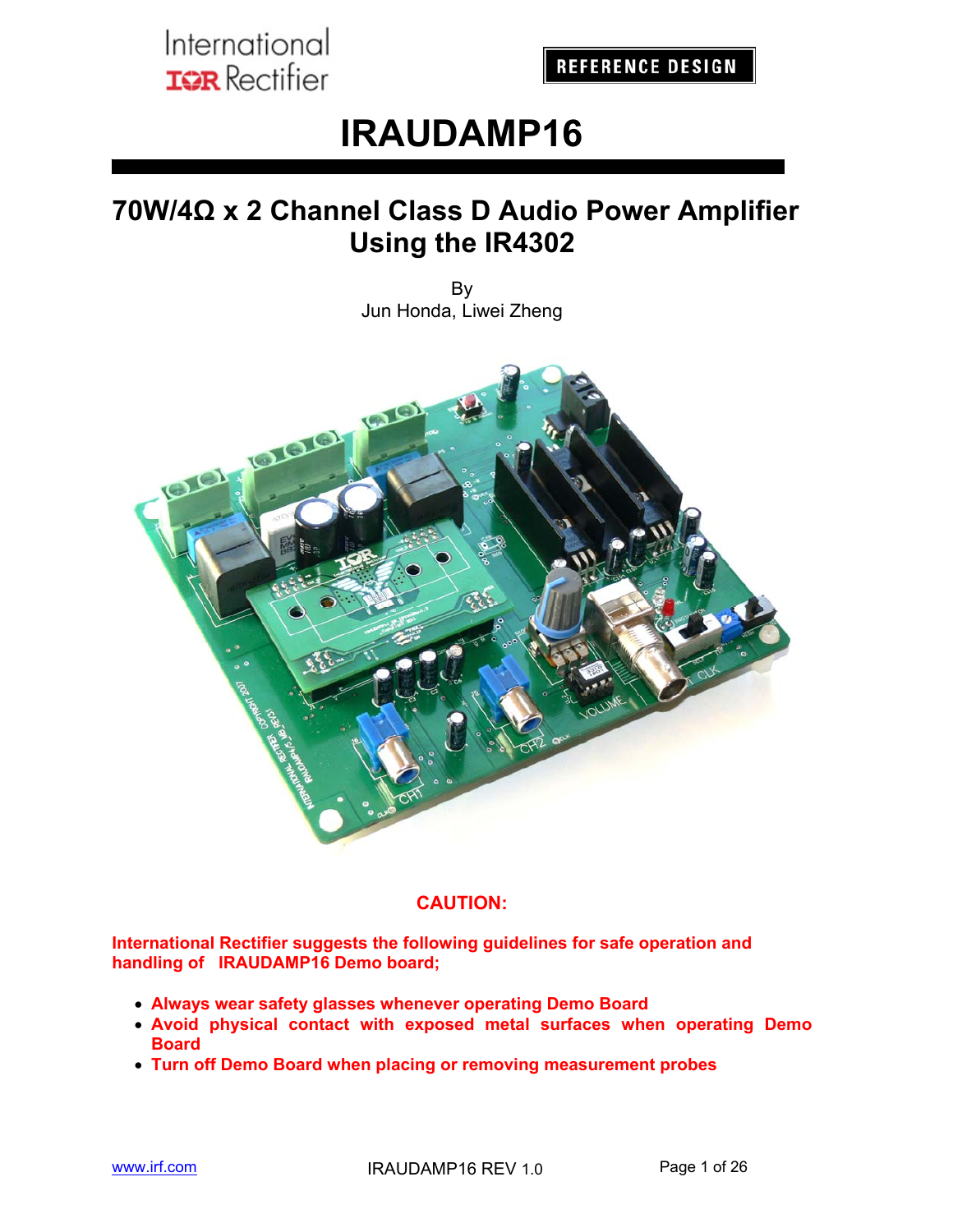

## REFERENCE DESIGN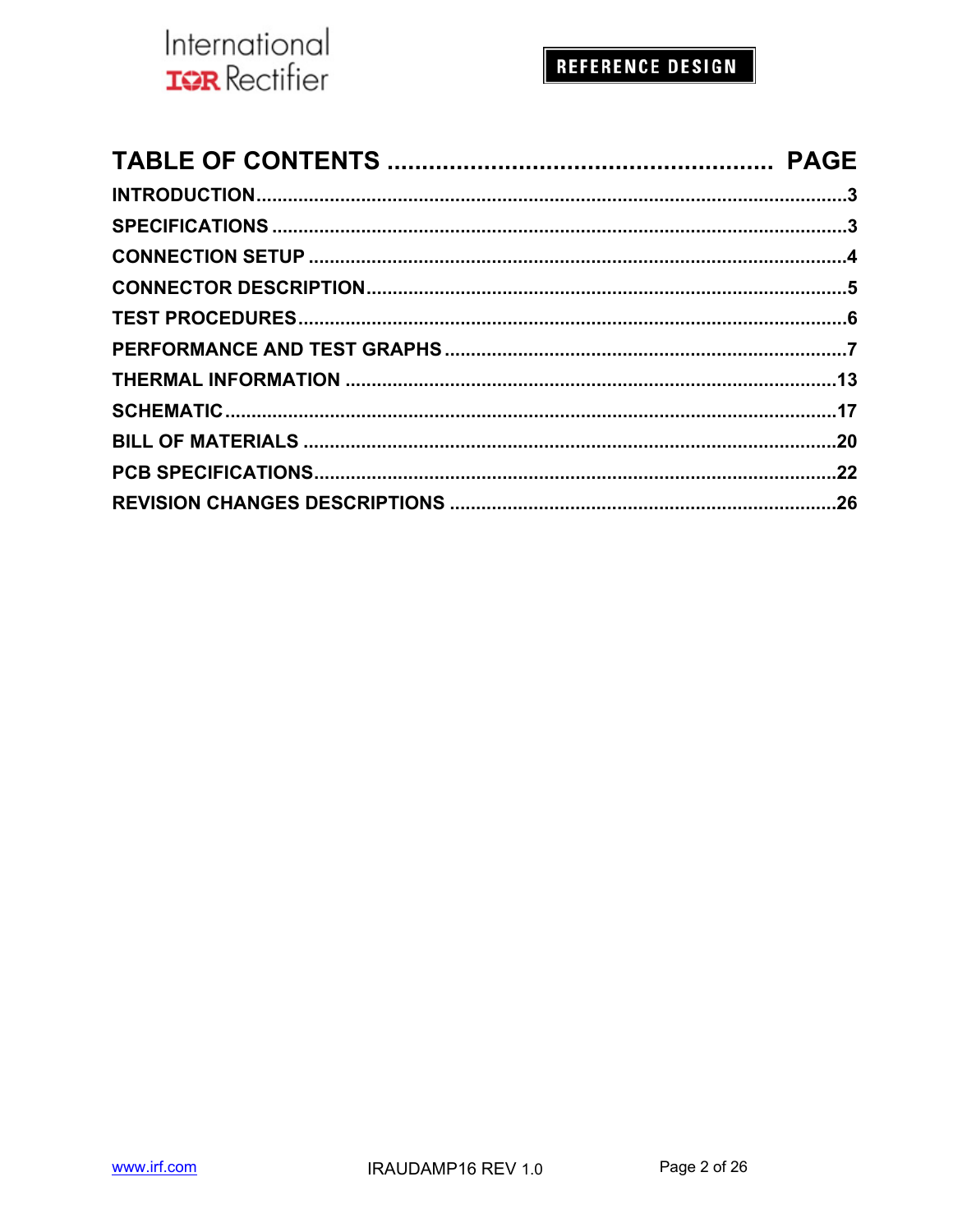**REFERENCE DESIGN** 

#### **Introduction**

The IRAUDAMP16 reference design is a two-channel, 70W/ch (4Ω/±23V; no heatsink)/ 130W/ch (4Ω/±31V; \*with heatsink) half-bridge Class D audio power amplifier. This reference design demonstrates how to use the IR4302 IC, implement protection circuits, and design an optimum PCB layout using PowIRaudio integrated Class D IC. This reference design does not require additional heatsink or fan cooling for normal operation (one-eighth of continuous rated power).The reference design provides all the required housekeeping power supplies for ease of use. The two-channel design is scalable for power and the number of channels.

#### **Applications**

- AV receivers
- Home theater systems
- Mini component stereos
- Powered speakers
- Sub-woofers
- Musical Instrument amplifiers
- Car audio amplifiers

#### **Features**

| <b>Output Power:</b>                 | 70W x 2 channels (10%THD+N $4\Omega$ load; no heatsink),     |
|--------------------------------------|--------------------------------------------------------------|
|                                      | 130W x 2 channels (10%THD+N $4\Omega$ load; *with heatsink), |
| <b>Multiple Protection Features:</b> | Over-current protection (OCP), high side and low side        |
|                                      | Over-voltage protection (OVP),                               |
|                                      | Under-voltage protection (UVP), high side and low side       |
|                                      | DC-protection (DCP),                                         |
|                                      | Over-temperature protection (OTP)                            |
| <b>PWM Modulator:</b>                | Self-oscillating half-bridge topology with optional clock    |
|                                      | synchronization                                              |

### **Specifications**

| <b>General Test Conditions (unless otherwise noted)</b> |           | <b>Notes / Conditions</b>              |
|---------------------------------------------------------|-----------|----------------------------------------|
| Supply Voltages                                         | ±13V~±23V | Bipolar power supply; without heatsink |
|                                                         | ±13V~±31V | Bipolar power supply; *with heatsink   |
| Load Impedance                                          | $4 - 20$  | Resistive load                         |
| Self-Oscillating Frequency                              | 400kHz    | No input signal, Adjustable            |
| <b>Gain Setting</b>                                     | 23.5dB    | 1Vrms input yields rated power         |

| <b>Electrical Data</b>         |  | <b>Typical</b>                                                      | <b>Notes / Conditions</b>              |  |  |  |  |
|--------------------------------|--|---------------------------------------------------------------------|----------------------------------------|--|--|--|--|
| <b>IR Devices Used</b>         |  | IR4302 PowlRaudio integrated Class D IC                             |                                        |  |  |  |  |
| Modulator                      |  | Self-oscillating, second order sigma-delta modulation, analog input |                                        |  |  |  |  |
|                                |  | 57W                                                                 | 1kHz, $4\Omega$ load, without heatsink |  |  |  |  |
|                                |  | 105W                                                                | 1kHz, $4\Omega$ load, *with heatsink   |  |  |  |  |
| Output Power CH1-2: (1% THD+N) |  | 40W                                                                 | 1kHz, $3\Omega$ load, without heatsink |  |  |  |  |
|                                |  | 80W                                                                 | 1kHz, $3\Omega$ load, *with heatsink   |  |  |  |  |
|                                |  | 32W                                                                 | 1kHz, $2\Omega$ load, without heatsink |  |  |  |  |
|                                |  | 56W                                                                 | 1kHz, $2\Omega$ load, *with heatsink   |  |  |  |  |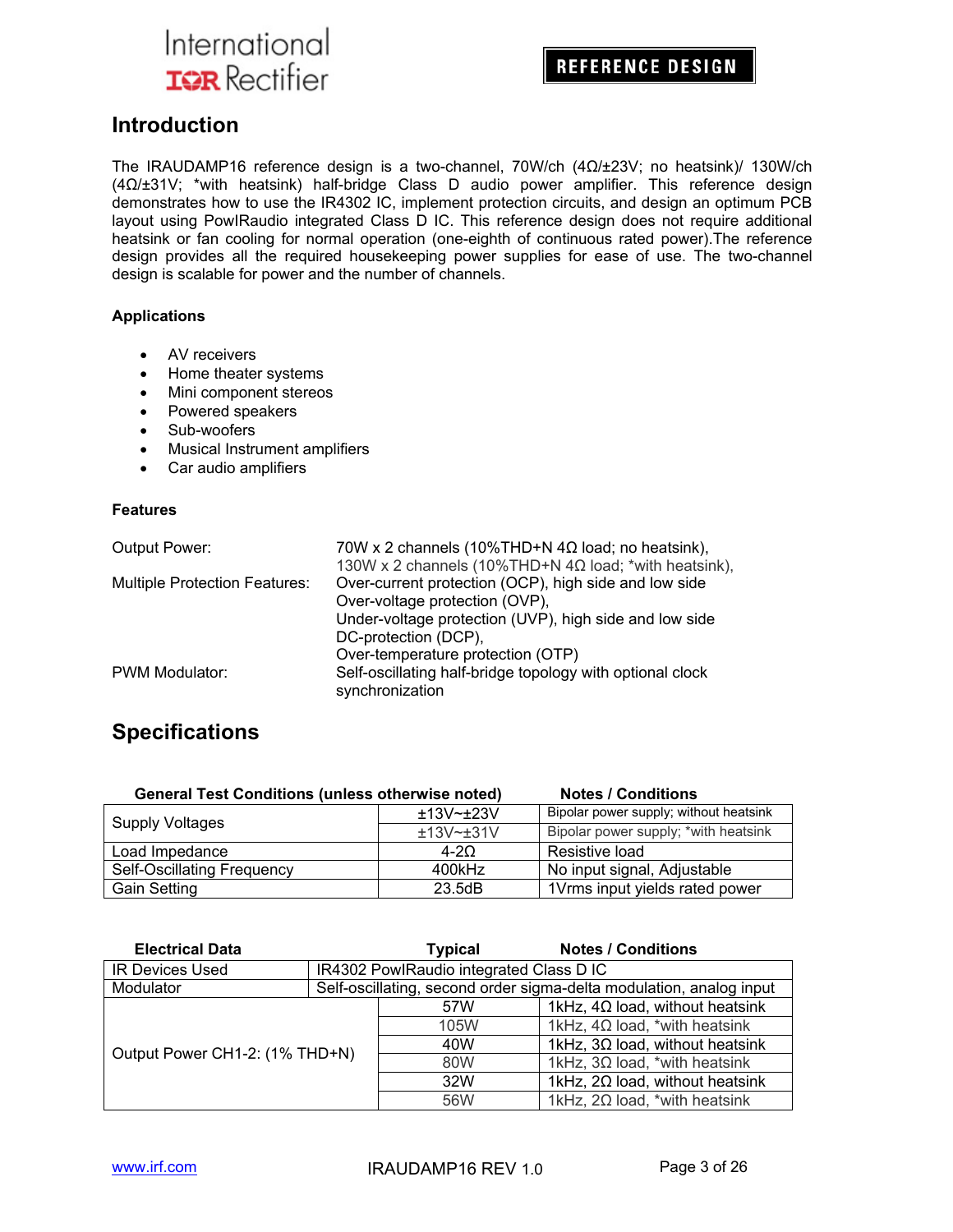### **REFERENCE DESIGN**

|                                     | 70W         | 1kHz, $4\Omega$ load, without heatsink<br>1kHz, $4\Omega$ load, *with heatsink |  |  |  |
|-------------------------------------|-------------|--------------------------------------------------------------------------------|--|--|--|
|                                     | 130W        |                                                                                |  |  |  |
| Output Power CH1-2: (10% THD+N)     | 50W         | 1kHz, $3\Omega$ load, without heatsink                                         |  |  |  |
|                                     | 100W        | 1kHz, $3\Omega$ load, *with heatsink                                           |  |  |  |
|                                     | 40W         | 1kHz, $2\Omega$ load, without heatsink                                         |  |  |  |
|                                     | 70W         | 1kHz, $2\Omega$ load, *with heatsink                                           |  |  |  |
| Rated Load Impedance                | $4 - 20$    | Resistive load                                                                 |  |  |  |
| <b>Idling Supply Current</b>        | ±80mA       | No input signal                                                                |  |  |  |
| <b>Total Idle Power Consumption</b> | 4W          | No input signal                                                                |  |  |  |
| <b>Distortion</b>                   | 0.015%      | THD+N @ 30W, $4\Omega$                                                         |  |  |  |
| <b>Residual Noise</b>               | $250 \mu V$ | IHF-A weighted, AES-17 filter                                                  |  |  |  |
| <b>Channel Efficiency</b>           | 96%         | Single-channel driven, 70W/*130W(*<br>with heatsink), Class D stage            |  |  |  |

\*Heatsink's Digikey part#:294-1085-ND with thermal pad BER161-ND

### **Connection Setup**



Figure 1 Typical Test Setup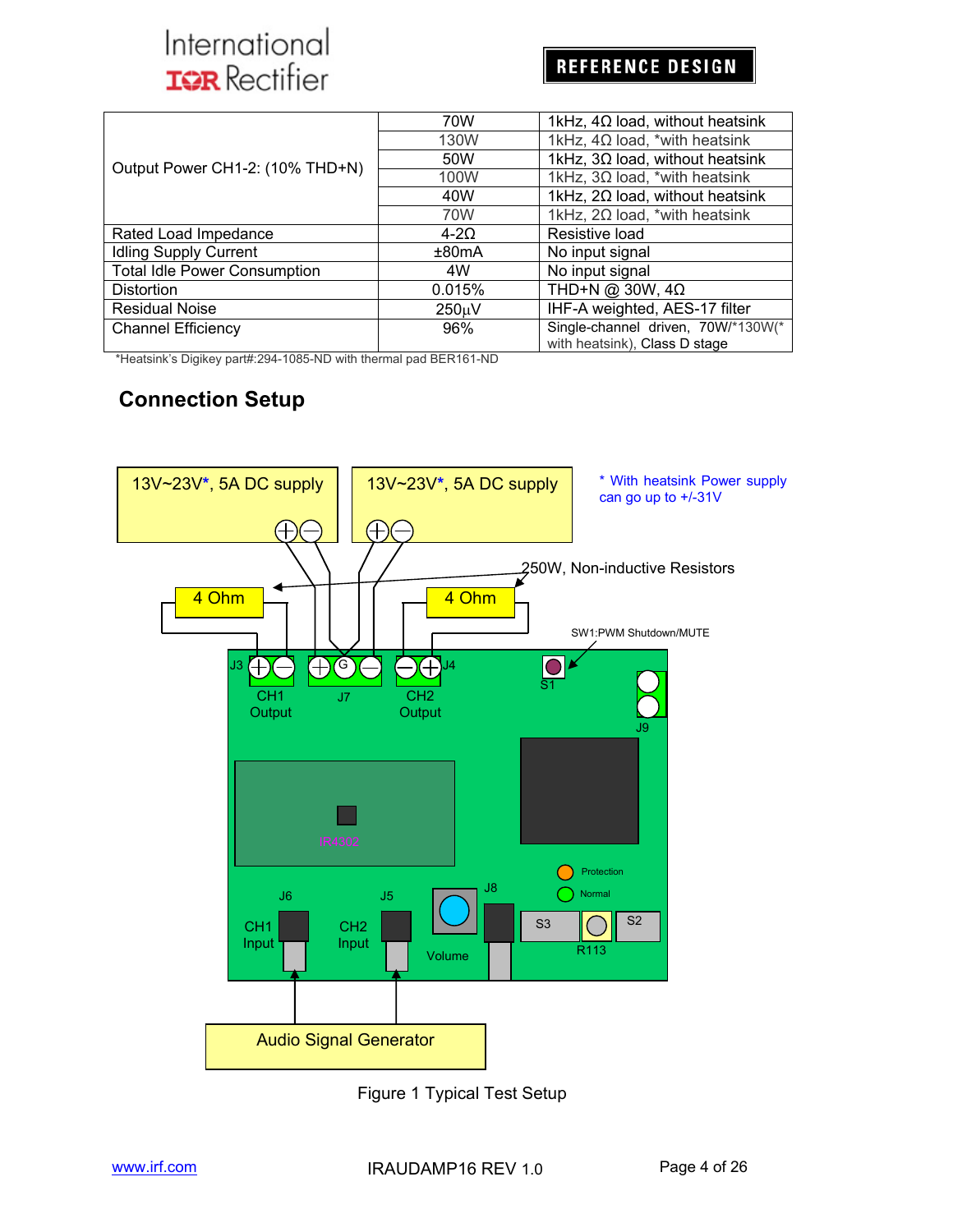### **Connector Description**

| CH <sub>1</sub> IN  | J6  | Analog input for CH1                   |
|---------------------|-----|----------------------------------------|
| CH <sub>2</sub> IN  | J5  | Analog input for CH2                   |
| <b>POWER</b>        | J7  | Positive and negative supply (+B / -B) |
| CH <sub>1</sub> OUT | J3  | Output for CH1                         |
| CH <sub>2</sub> OUT | J4  | Output for CH2                         |
| <b>EXT CLK</b>      | J8  | External clock sync                    |
| <b>DCP OUT</b>      | J9. | DC protection relay output             |

#### **Audio Precision-Setup:**

IRAUDAMP16 and Audio Precision shall be connected according to the Figureure below:



Figure 2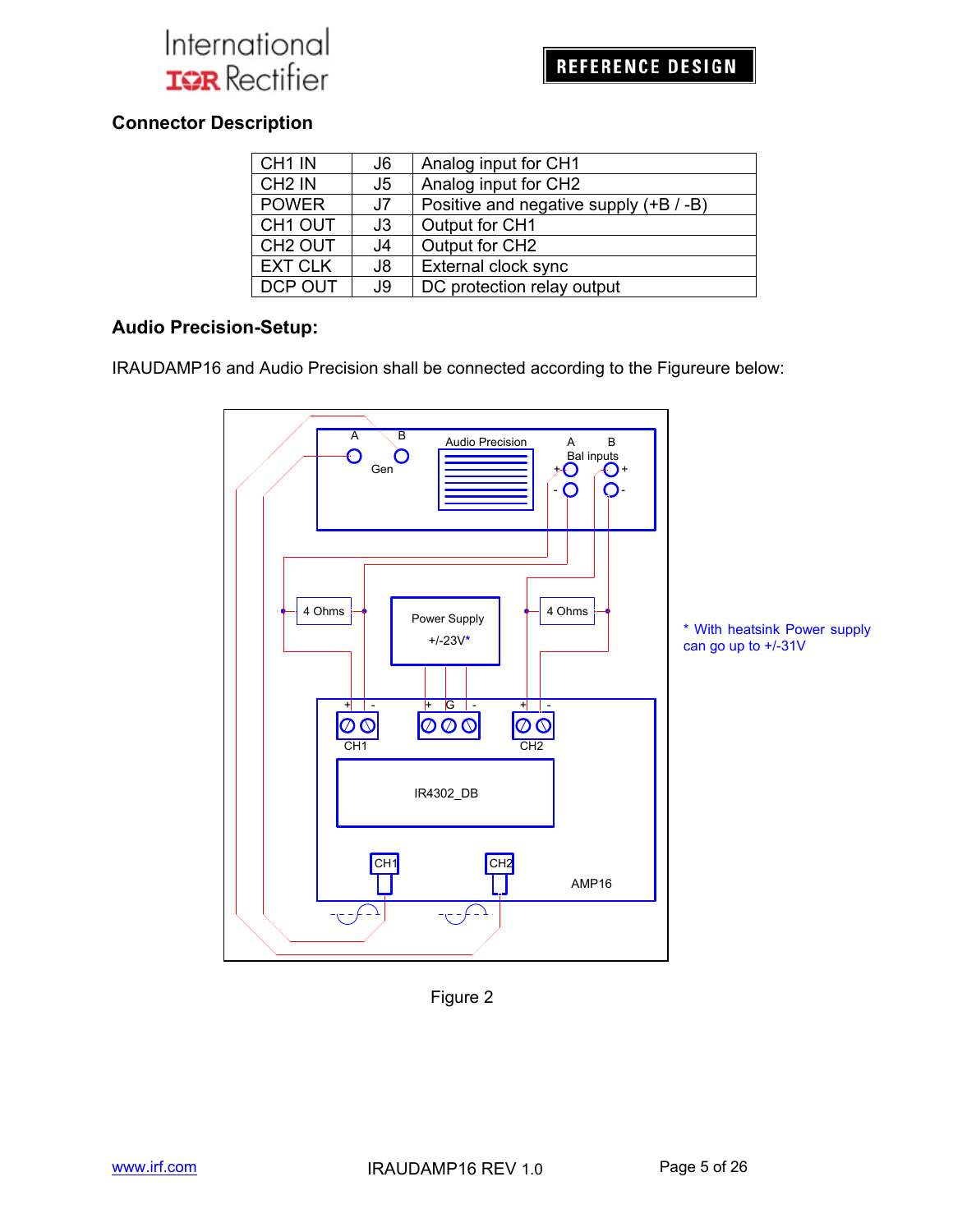### **Test Procedures**

#### **Test Setup:**

- 1. Connect  $4\Omega$ -250 W dummy loads to output connectors (J3 and J4 as shown on Figure 1) and parallel it with input of Audio Precision analyzer (AP).
- 2. Connect Audio Signal Generator to J6 and J5 for CH1 and CH2 respectively (Ap).
- 3. Set up the dual power supply with voltages of  $\pm 13V \approx \pm 23V$  (up to  $\pm 31V$  with heatsink); set current limit to 5A.
- 4. Set switch S1 to middle position (self oscillating).
- 5. Set volume level knob R130 fully counter-clockwise (minimum volume).
- 6. Connect the dual power supply to J7. as shown on Figure 1

#### **Power up:**

- 7. Turn ON the dual power supply. The ±B supplies must be applied and removed at the same time.
- 8. Red LED (Protection) should turn on almost immediately and turn off after about 3s.
- 9. Green LED (Normal) then turns on after red LED is extinguished and should stay on.
- 10. Quiescent current for the positive supply should be  $60mA \pm 10mA$  at +23V.
- 11. Quiescent current for the negative supply should be  $80mA \pm 10mA$  at  $-23V$ .
- 12. Push S3 switch (Trip and Reset push-button) to restart the sequence of LEDs indicators, which should be the same as noted above in steps 9-10.

#### **Functionality Audio Tests:**

- 13. Apply 1V RMS at 1 kHz sinusoidal signal from the Audio Signal Generator.
- 14. Turn control volume up (R130 clock-wise) to obtain an output reading of 57Watts.
- 15. For all subsequent tests as shown on the Audio Precision graphs below (Figure 3- Figure12), the measurements are taken across J3 and J4 with an AES-17 Filter. Observe that a 1  $V_{RMS}$  input generates an output around THD+N=1% power level.
- 16. Sweep the audio signal voltage from 15 mV $_{RMS}$  to 1 V $_{RMS}$ .
- 17. Monitor the output signals at J3/J4 with an oscilloscope. The waveform must be a non distorted sinusoidal signal with input signal below 1Vrms.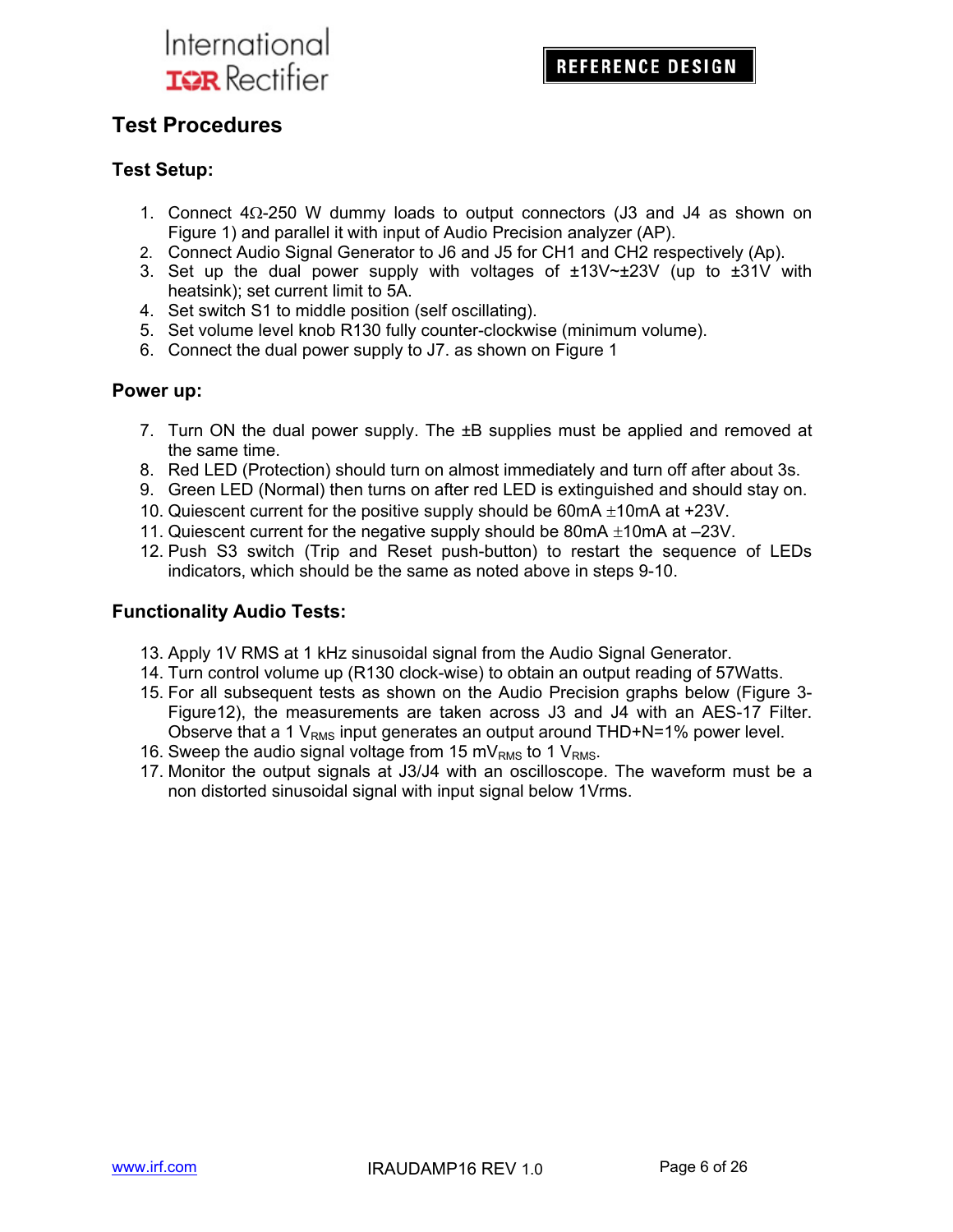### **Performance and Test Graphs**

#### *Power vs THD+N (without heatsink)*

#### **Test Conditions:**

 $VBus = \pm 23V$ Input Signal = 1 KHz Load Impedance = 4 ohms Set Gain = 1% clipping 57W



Figure 3

1 3 Magenta Solid 2 Anlr.THD+N Ratio Left CH2 - 4 Ohms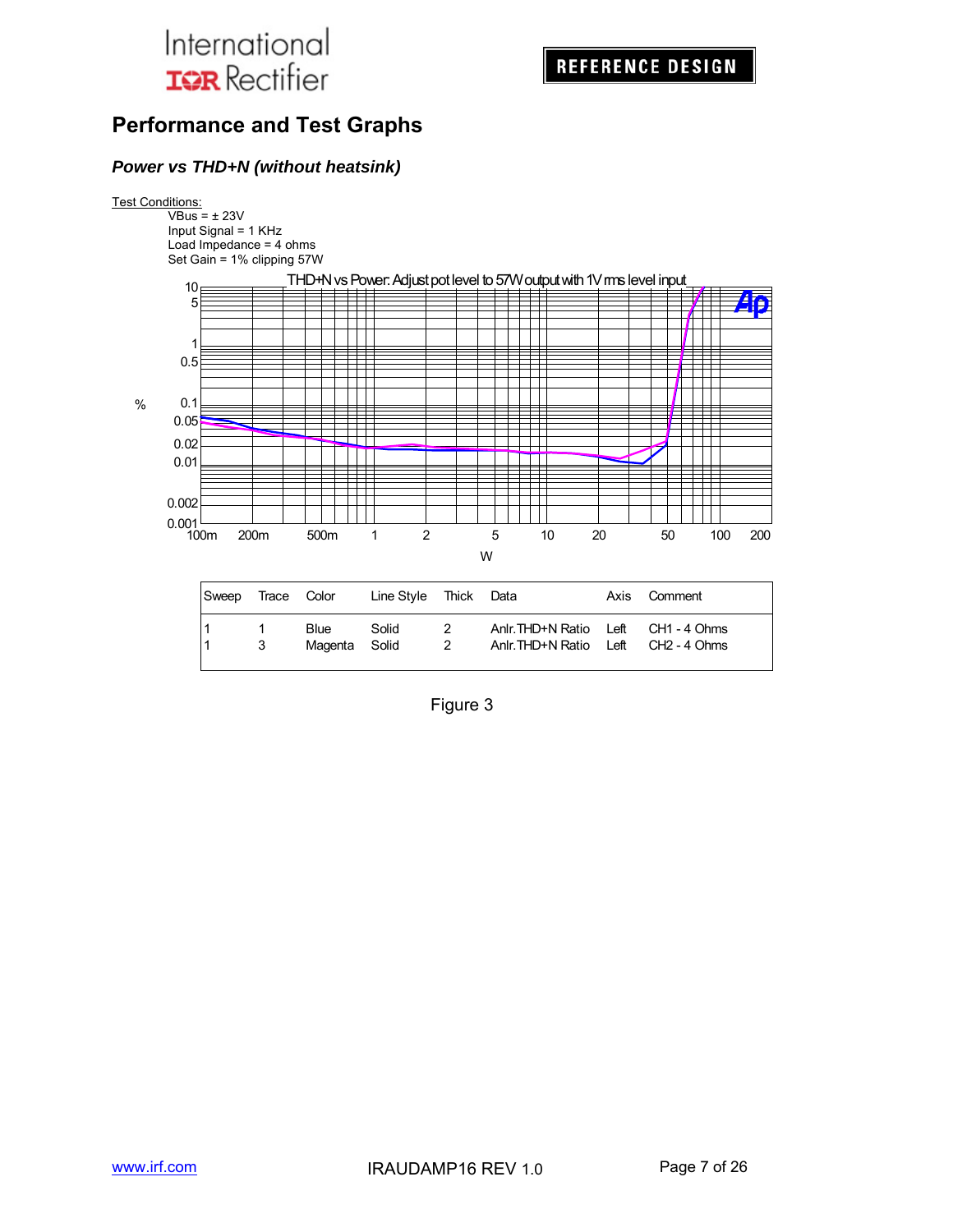Test Conditions:

 $\overline{\text{VBus}}$  =  $\pm$  18V Input Signal =1 KHz Load Impedance = 3 ohms Set Gain = 1% clipping 47W



Figure 4

1 1 Blue Solid 2 Anlr.THD+N Ratio Left CH1 - 3 Ohms<br>1 3 Magenta Solid 2 Anlr.THD+N Ratio Left CH2 - 3 Ohms 1 3 Magenta Solid 2 Anlr.THD+N Ratio Left CH2 - 3 Ohms



Figure 5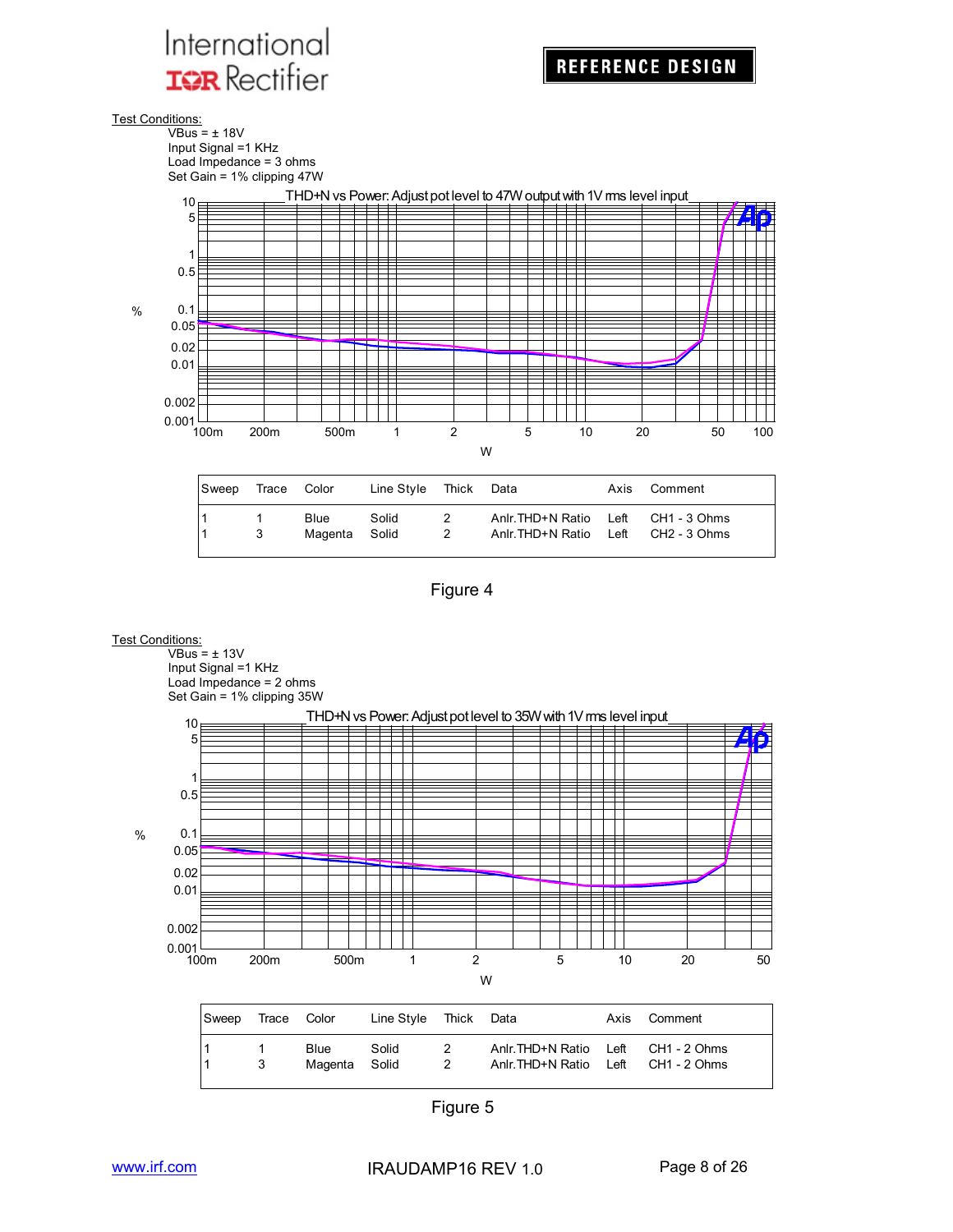

#### *Power vs THD+N (with heatsink)*

#### Test Conditions:

 $VBus = ±31V$ Input Signal =1 KHz Load Impedance = 4 ohms Set Gain = 1% clipping 100W



| Sweep | Trace Color |                       | Line Style Thick Data |                     |                                                                           | Axis Comment |
|-------|-------------|-----------------------|-----------------------|---------------------|---------------------------------------------------------------------------|--------------|
|       | 3           | Blue<br>Magenta Solid | Solid                 | 2<br>$\overline{2}$ | Anlr. THD+N Ratio Left CH1 - 4 Ohms<br>Anlr.THD+N Ratio Left CH2 - 4 Ohms |              |

Figure 6

#### **Test Conditions:**

 $VBus =  $\pm$  24.5V$ Input Signal =1 KHz Load Impedance = 3 ohms Set Gain = 1% clipping 85W



| Sweep | Trace Color  |                       | Line Style Thick Data |                                 |                                                                            | Axis Comment |
|-------|--------------|-----------------------|-----------------------|---------------------------------|----------------------------------------------------------------------------|--------------|
|       | $\mathbf{3}$ | Blue<br>Magenta Solid | Solid                 | 2<br>$\overline{\phantom{0}}^2$ | Anlr. THD+N Ratio Left CH1 - 3 Ohms<br>Anlr. THD+N Ratio Left CH2 - 3 Ohms |              |

Figure 7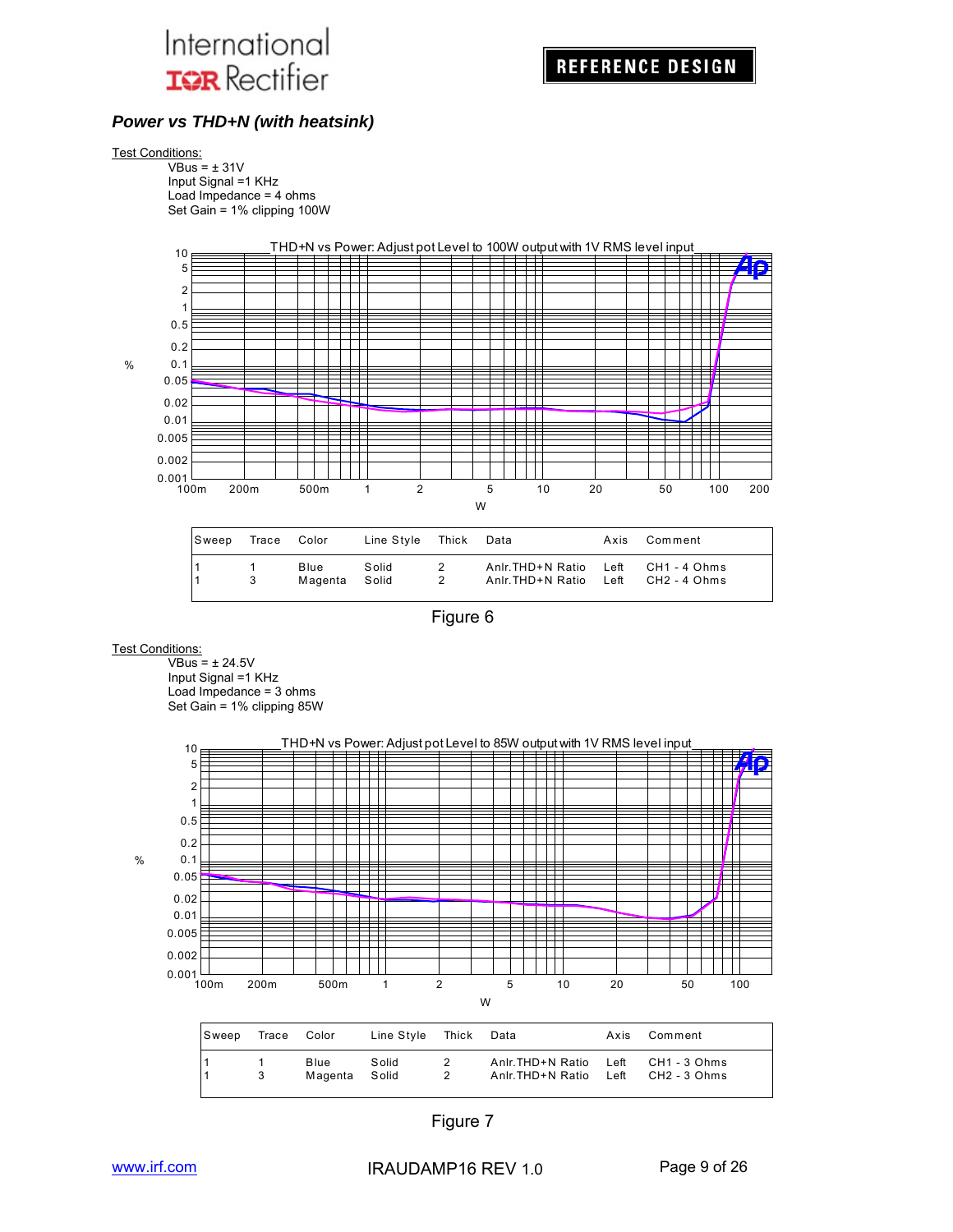

**Test Conditions:** 

 $\overline{\text{VBus}}$  =  $\pm$  17.5V Input Signal =1 KHz Load Impedance = 2 ohms Set Gain = 1% clipping 62W



Figure 8

1 3 Magenta Solid 2 Anlr.THD+N Ratio Left



#### Test Conditions:

VBus = ± 23V, 18V, 13V Set Output = 1V Load Impedance =  $4, 3, 2$  ohms



Figure 9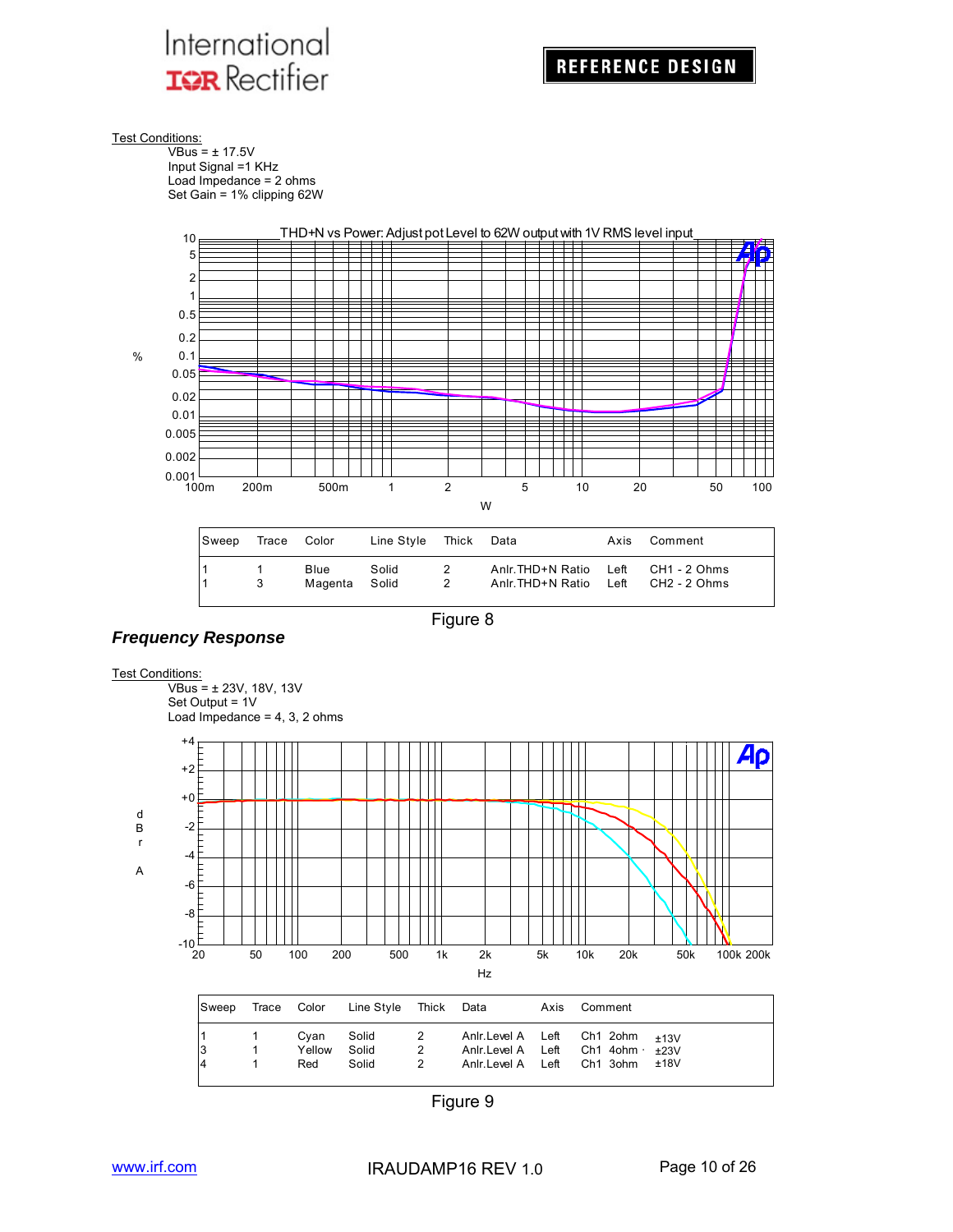

Figure 10



#### Figure 11

*Noise Floor*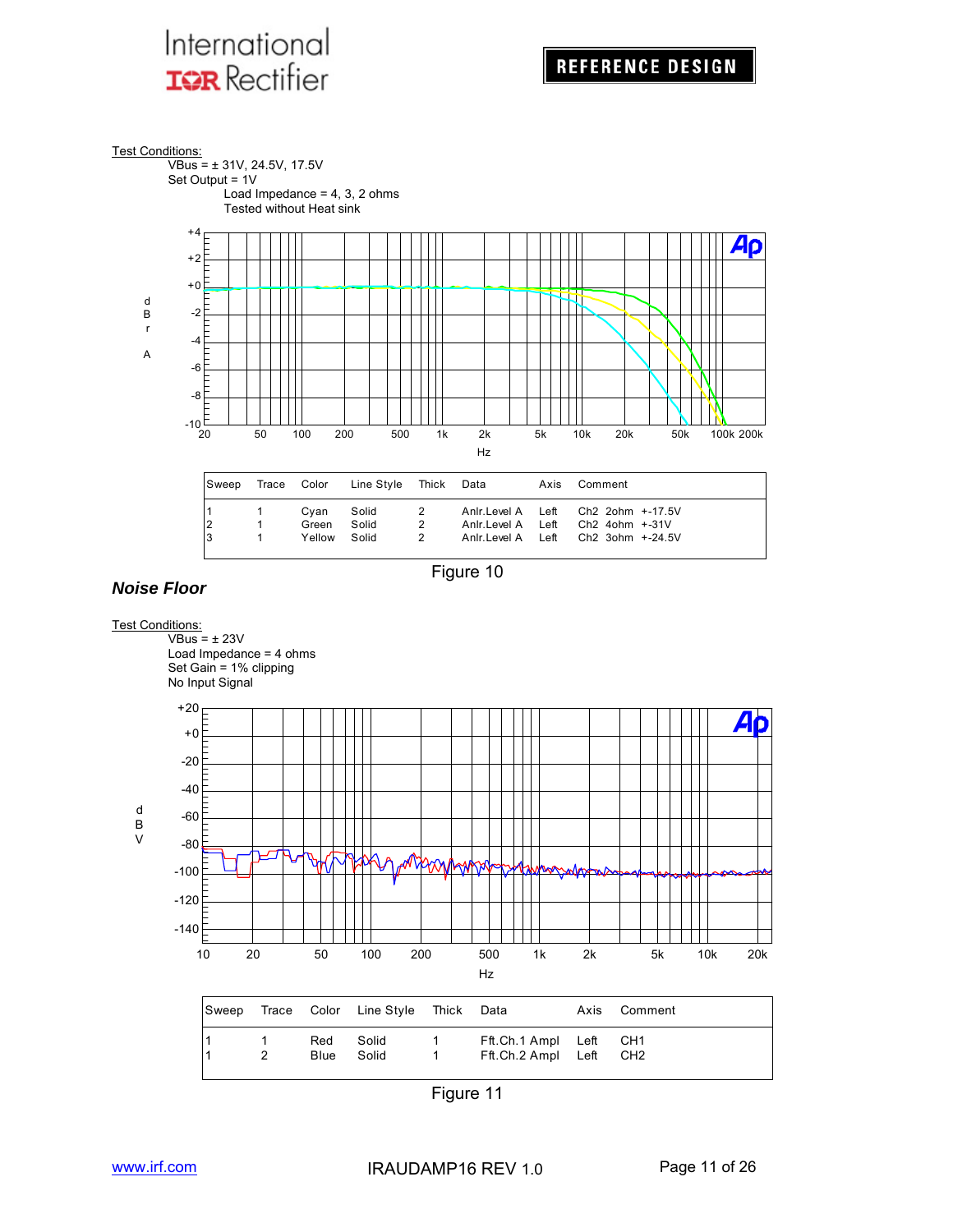

#### *Noise Floor with 1Vrms Output*



| Sweep | Trace Color |                      | Line Style Thick Data |          |                                                            | Axis Comment |
|-------|-------------|----------------------|-----------------------|----------|------------------------------------------------------------|--------------|
|       |             | Magenta Solid<br>Red | Solid                 | $\sim$ 1 | Fft.Ch.1 Ampl Left Ch1 4ohm<br>Fft.Ch.2 Ampl Left Ch2 4ohm |              |

Figure12





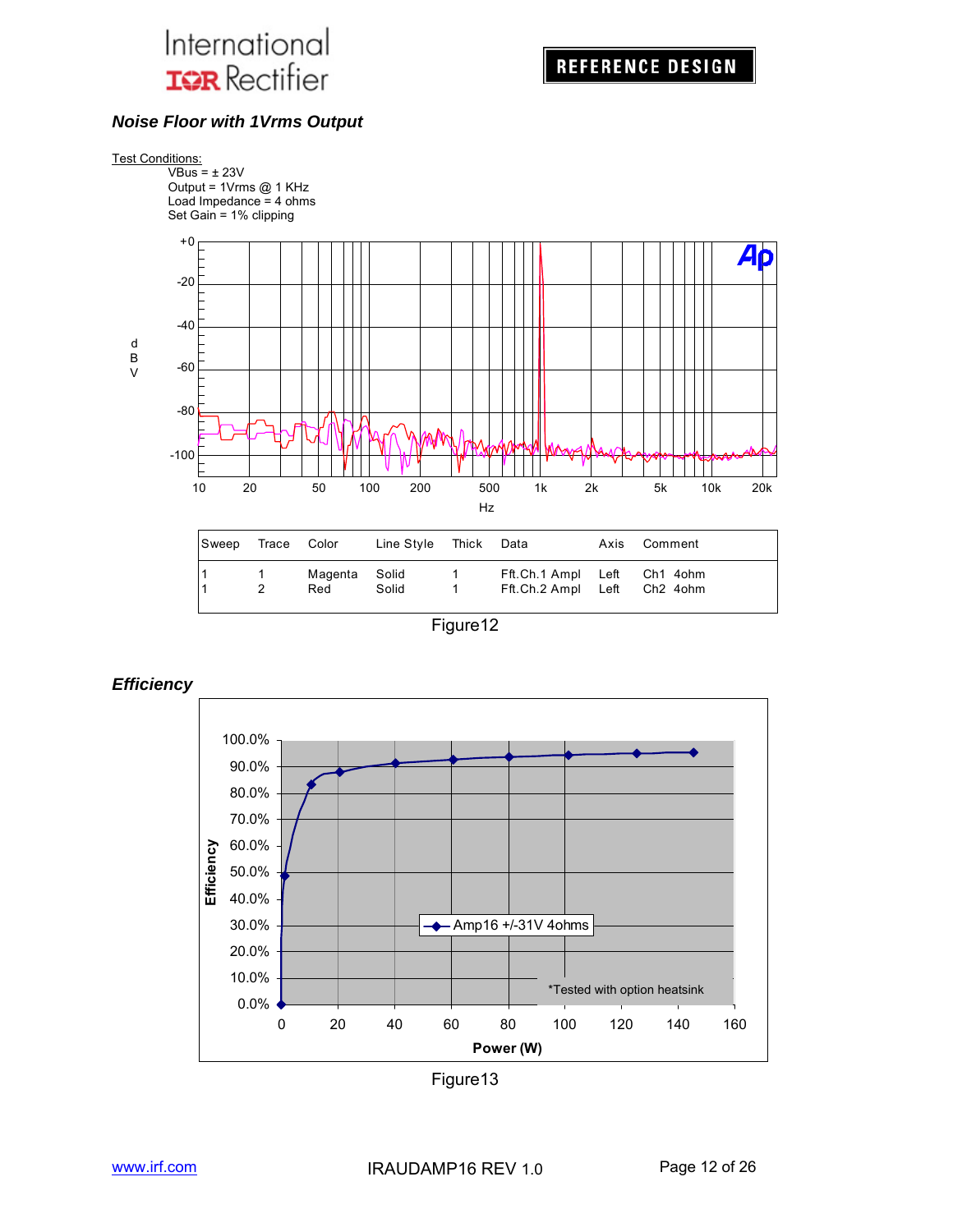### **REFERENCE DESIGN**

### **Thermal Information**

#### 1) **1/8 Po Thermal information for IRAUDAMP16**

Conditions:

- Tamb=25°C natural convection cooling
- Both Channel Driven 1/8Po continuous 30mins
- Temperature measured by infrared camera



IR4302's temperature saturated ≤85°C within 30minutes

#### Figure14

| load impedance | 1/8 Power(W) | THD=1% power(W) | THD=10% power(W) |
|----------------|--------------|-----------------|------------------|
| $4\Omega$ load | 7.125        | 57              | 70               |
|                | $*13.125$    | $*105$          | $*130$           |
| $3\Omega$ load | 5            | 40              | 50               |
|                | $*10$        | $*80$           | $*100$           |
| $2\Omega$ load | 6.375        | 32              | 40               |
|                | $*11.125$    | $*56$           | *70              |

\*With heatsink (Digikey part#:294-1085-ND)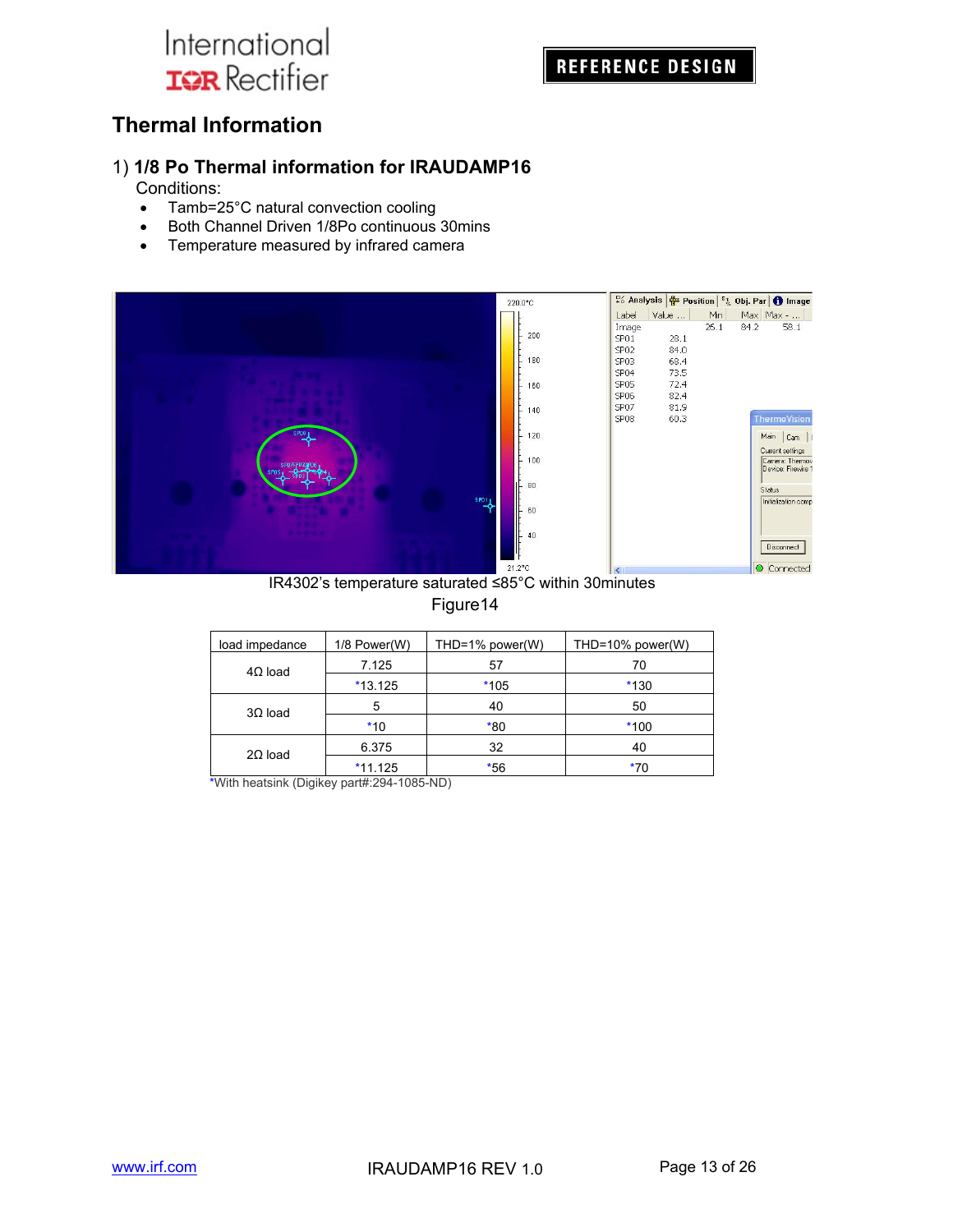

#### **2) Peak Power duration (no heatsink)**

Test conditions:

- Vbus=+/-23V for 4 ohms, 18V for 3 ohms, 13V for 2 ohms
- 1kHz sine wave signal input; Both channels driven
- Fsw=400kHz





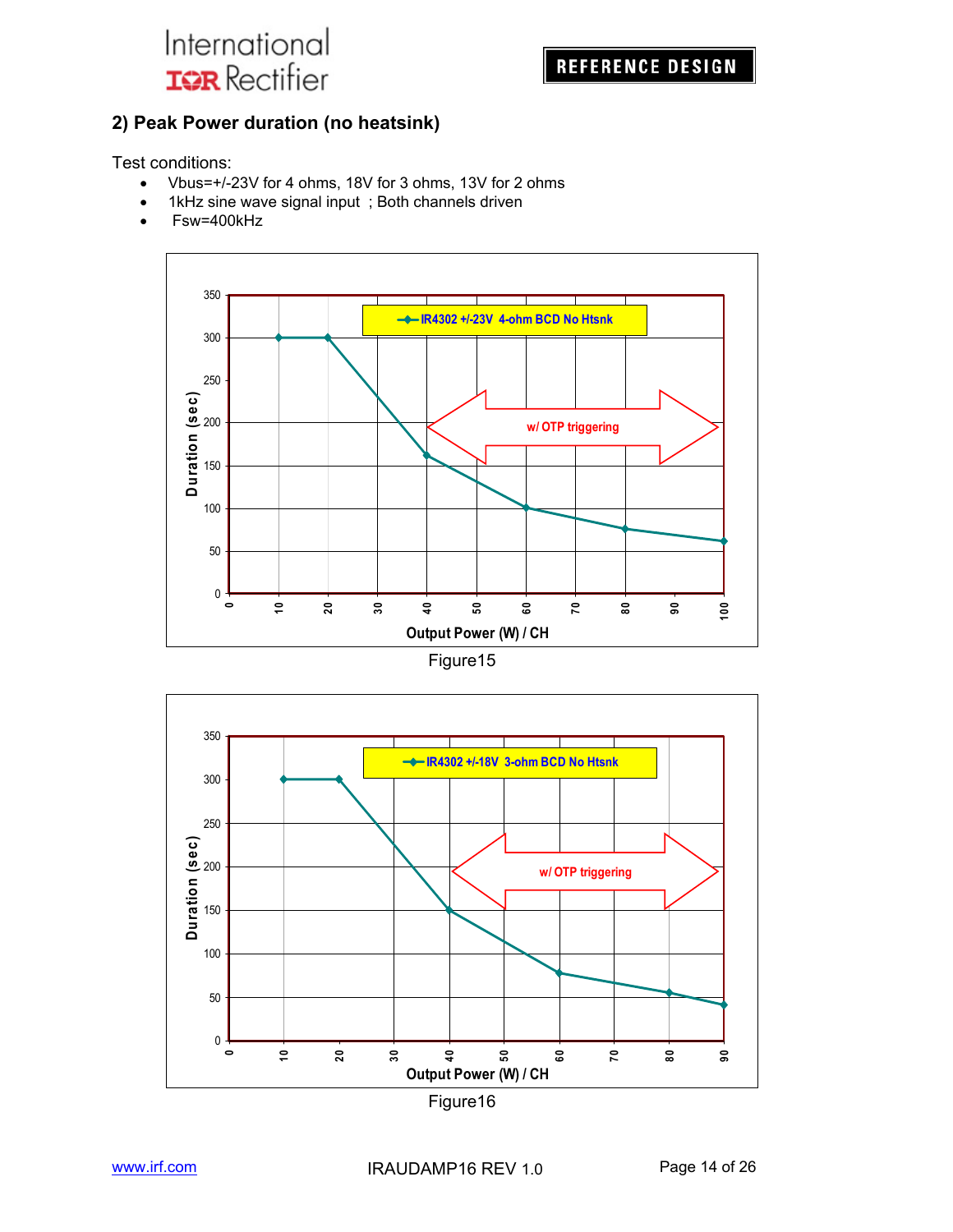



### **3) Peak Power duration (with heatsink)**

Test conditions:

- Vbus=+/-31V for 4 ohms, 24.5V for 3 ohms, 17.5V for 2 ohms
- 1kHz sine wave signal input; Both channels driven

Test results:



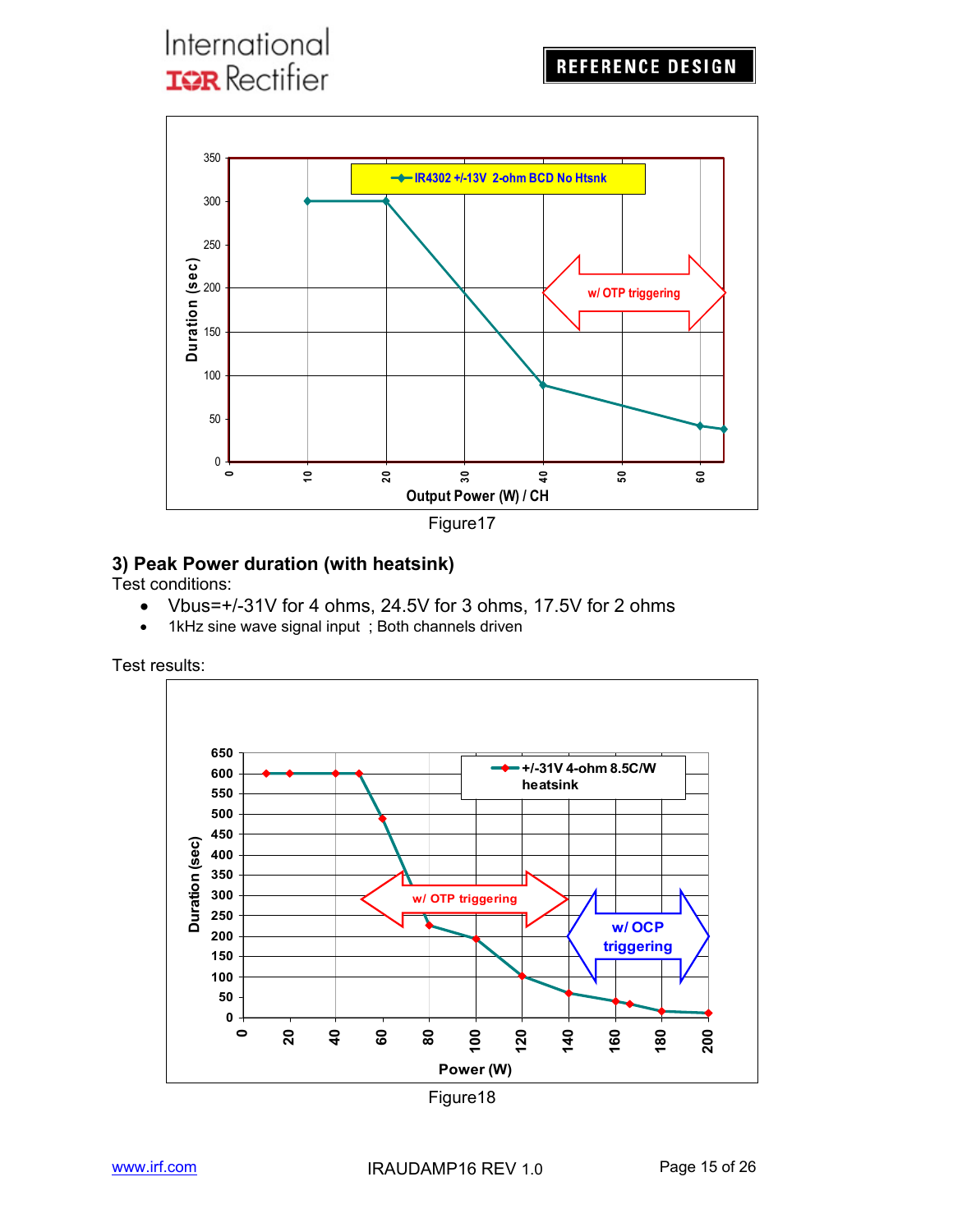

Figure19



Figure20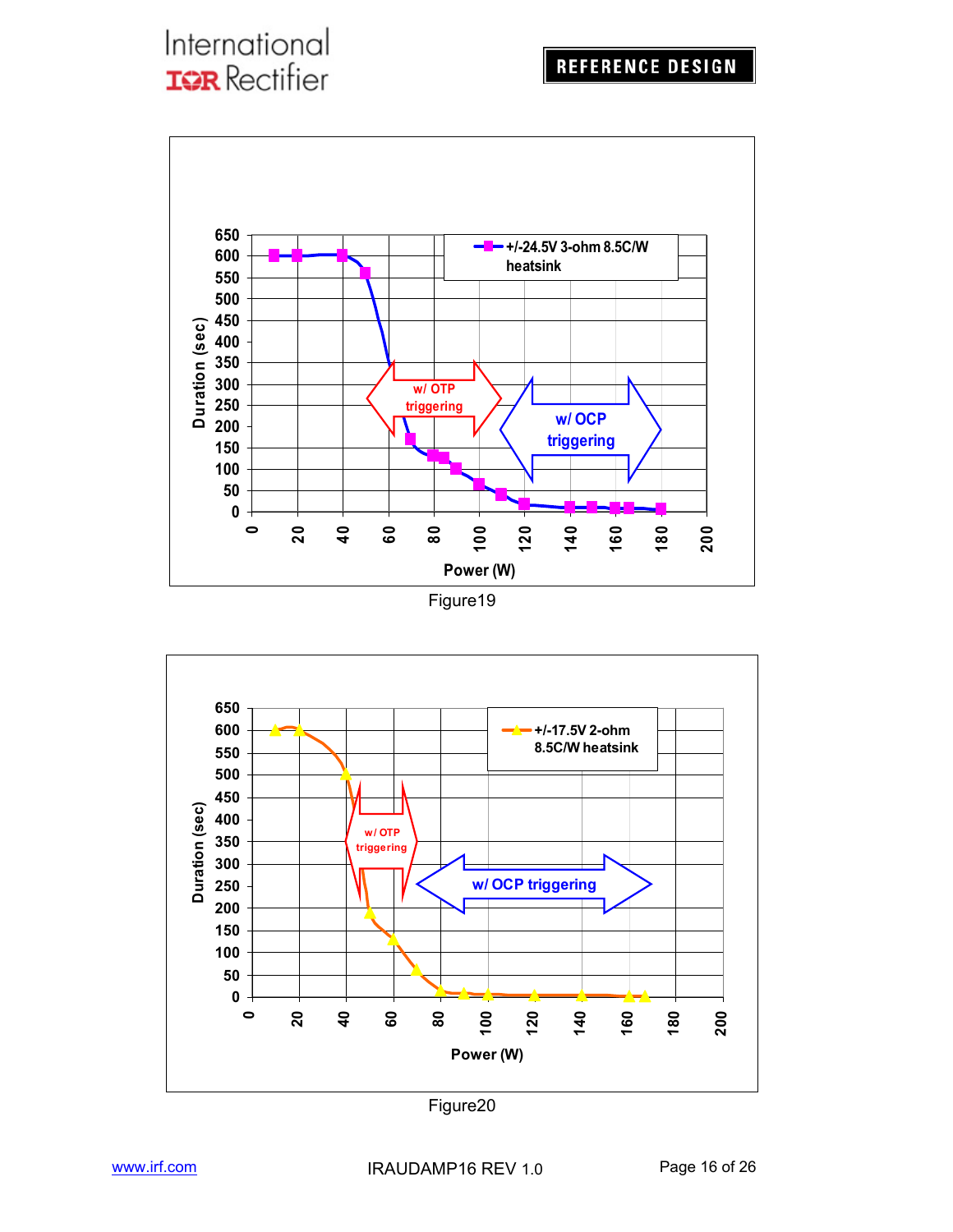

#### **4) Heatsink installation**



Figure21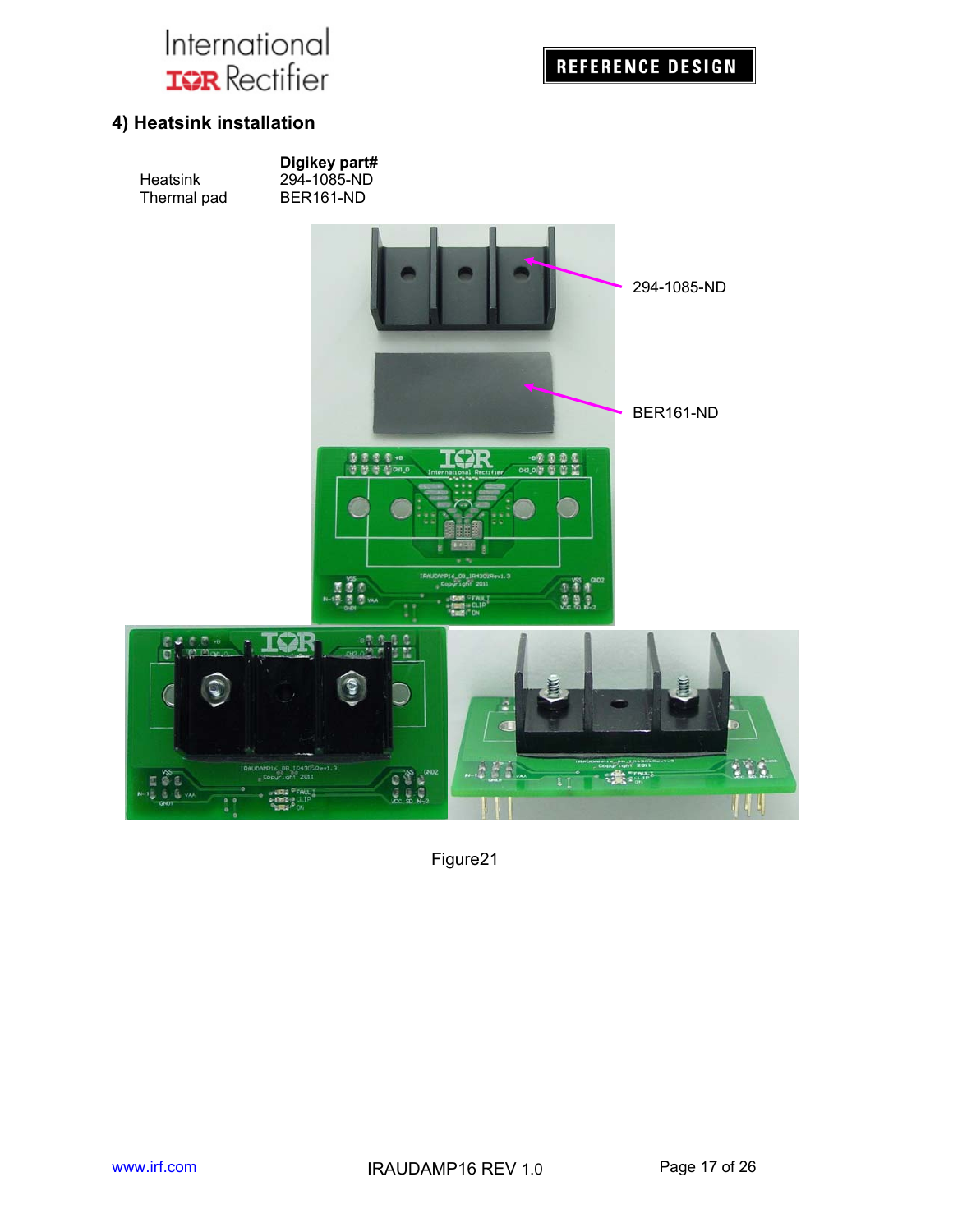### **Schematic**



Figure22 **Class D, Mother Board Control Volume and Power Supplies Schematic**



Liz Zheng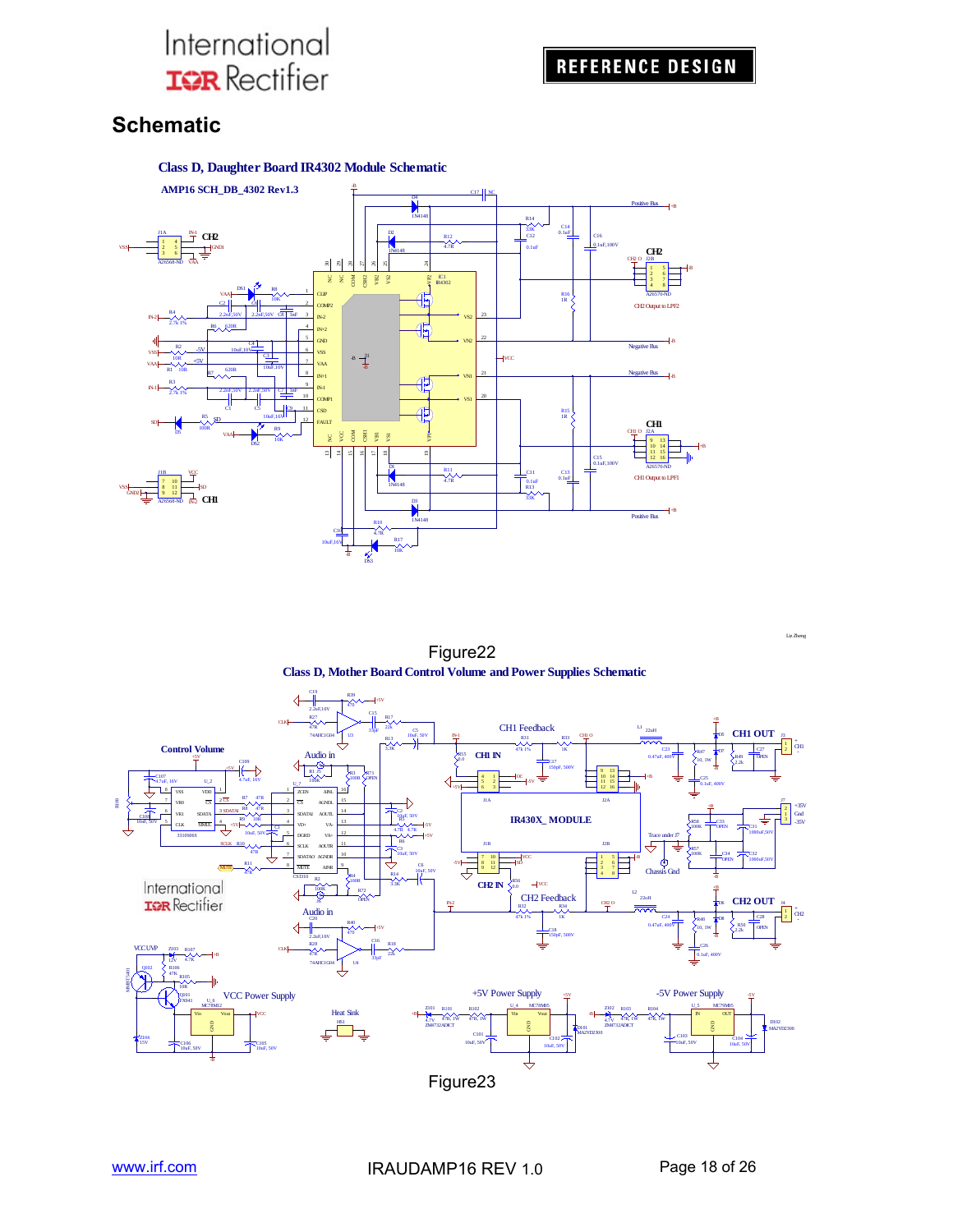## **REFERENCE DESIGN**



#### **Class D, Mother Board Clock and House Keeping Schematic**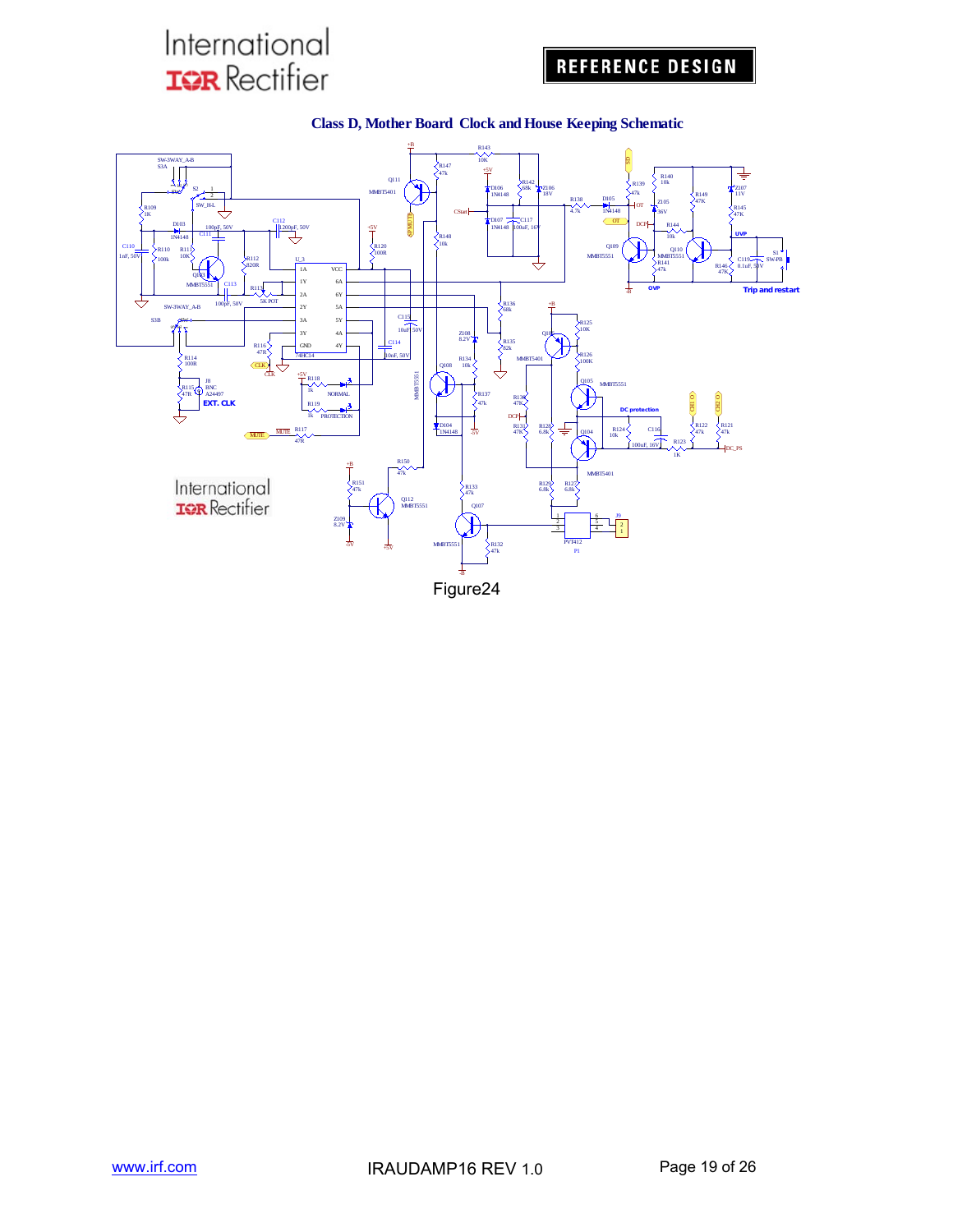### REFERENCE DESIGN

### **IRAUDAMP16 Bill of Materials**

#### *IRAUDAMP16 Daughter Board BOM*

| No    | Part Number         | Designator                                                        | Description                           | Quantity       | Vendor  |
|-------|---------------------|-------------------------------------------------------------------|---------------------------------------|----------------|---------|
| 1     | 490-1500-1-ND       | C <sub>1</sub> , C <sub>2</sub> , C <sub>5</sub> , C <sub>6</sub> | CAP CER 2200PF 50V 10% X7R 0603       | 4              | Digikey |
| 2     | 587-2668-1-ND       | C <sub>3</sub> , C <sub>4</sub>                                   | CAP CER 10UF 10V X7R 10% 0805         | 2              | Digikey |
| 3     | 399-1082-1-ND       | C7, C8                                                            | CAP 1000PF 50V CERAMICX7R 0603        | $\overline{2}$ | Digikey |
| 4     | 490-5519-1-ND       | C9, C10                                                           | CAP CER 10UF 16V X6S 0805             | 2              | Digikey |
| 5     | 445-1418-1-ND       | C13, C14, C11, C12                                                | CAP CER .10UF 100V X7R 10% 0805       | $\overline{4}$ | Digikey |
| 6     | 445-1377-1-ND       | C15, C16                                                          | CAP CER .1UF 100V X7R 10% 1206        | $\overline{2}$ | Digikey |
| 7     | 1N4148W-FDICT-ND    | D1, D2, D3, D4, D5                                                | DIODE SWITCH 100V 400MW SOD123        | 5              | Digikey |
| 8     | 160-1183-1-ND       | DS1(CLIP)                                                         | LED GREEN CLEAR 0603 SMD              | 1              | Digikey |
| 9     | 160-1181-1-ND       | DS2(FAULT)                                                        | LED RED CLEAR 0603 SMD                | 1              | Digikey |
| 10    | 160-1646-1-ND       | DS3(ON)                                                           | LED 468NM BLUE CLEAR 0603 SMD         | 1              | Digikey |
| 11    | IR4302              | IC1                                                               | 2 CH PowlRaudio integrated Class D IC | $\mathbf{1}$   | IR.     |
| 12    | A26568-ND           | J1A, J1B                                                          | CONN HEADER VERT 6POS .100 30AU       | 2              | Digikey |
| 13    | A26570-ND           | <b>J2A, J2B</b>                                                   | CONN HEADER VERT .100 8POS 30AU       | $\overline{2}$ | Digikey |
| 14    | RMCF0603JT10R0CT-ND | R <sub>1</sub> , R <sub>2</sub>                                   | RES 10 OHM 1/10W 5% 0603 SMD          | 2              | Digikey |
| 15    | RMCF0603FT2K70CT-ND | R <sub>3</sub> , R <sub>4</sub>                                   | RES 2.7K OHM 1/10W 1% 0603 SMD        | 2              | Digikey |
| 16    | RMCF0603JT100RCT-ND | R <sub>5</sub>                                                    | RES 100 OHM 1/10W 5% 0603 SMD         | 1              | Digikey |
| 17    | RHM620GCT-ND        | R6, R7                                                            | RES 620 OHM 1/10W 5% 0603 SMD         | $\overline{2}$ | Digikey |
| 18    | RHM10KGCT-ND        | R8, R9, R17                                                       | RES 10K OHM 1/10W 5% 0603 SMD         | 3              | Digikey |
| 19    | RMCF0603JT4R70CT-ND | R <sub>10</sub> , R <sub>11</sub> , R <sub>12</sub>               | RES TF 1/10W 4.7 OHM 5% 0603          | 3              | Digikey |
| 20    | RHM33KGCT-ND        | R13, R14                                                          | RES 33K OHM 1/10W 5% 0603 SMD         | $\overline{c}$ | Digikey |
| 21    | 311-1.0ARCT-ND      | R <sub>15</sub> , R <sub>16</sub>                                 | RES 1.0 OHM 1/8W 5% 0805 SMD          | $\overline{2}$ | Digikey |
| $*22$ | 294-1085-ND         | Heatsink                                                          | <b>HEATSINK TRIPLE BLACK TO-220</b>   | 1              | Digikey |
| $*23$ | BER161-ND           | <b>Thermal Pad</b>                                                | THERMAL PAD .020" 4X4" GAPPAD         | 1/6            | Digikey |

\*Heatsink is an option for IRAUDAMP16 to deliver high power up to 130W/4Ω

#### *IRAUDAMP16 Mother Board BOM*

| <b>No</b> | Part No       | Designator                             | Description                      |    | Vender  |
|-----------|---------------|----------------------------------------|----------------------------------|----|---------|
|           |               | C1, C5, C6, C101,<br>C102, C103, C104, |                                  |    |         |
| 1         | 565-1106-ND   | C105, C106, C115                       | CAP ALUM 10UF 50V 20% RADIAL     | 10 | Digikey |
| 2         | 565-1103-ND   | C2, C3                                 | CAP ALUM 2.2UF 50V 20% RADIAL    | 2  | Digikey |
| 3         | 478-1281-1-ND | C <sub>15</sub> , C <sub>16</sub>      | CAP CER 33PF 100V 5% NP0 0805    | 2  | Digikey |
| 4         | 338-2598-ND   | C17, C18                               | CAP MICA 150PF 500V 5% RADIAL    | 2  | Digikey |
| 5         | PCC1931CT-ND  | C <sub>19</sub> , C <sub>20</sub>      | CAP CER 2.2UF 16V 10% X7R 1206   | 2  | Digikey |
| 6         | PCC104BCT-ND  | C119                                   | CAP CER 0.1UF 50V 10% X7R 1206   |    | Digikey |
| 7         | 495-1315-ND   | C23, C24                               | CAP FILM 0.47UF 400VDC RADIAL    | 2  | Digikey |
| 8         | 495-1311-ND   | C <sub>25</sub> , C <sub>26</sub>      | CAP FILM 0.1UF 400VDC RADIAL     | 2  | Digikey |
| 9         | 565-1114-ND   | C31, C32                               | CAP ALUM 1000UF 50V 20% RADIAL   | 2  | Digikey |
| 10        | PCC2323CT-ND  | C <sub>107</sub> , C <sub>109</sub>    | CAP CER 4.7UF 16V 10% X5R 0805   | 2  | Digikey |
| 11        | PCC103BNCT-ND | C108, C114                             | CAP CER 10000PF 50V 10% X7R 0805 | 2  | Digikey |
| 12        | PCC102CGCT-ND | C110                                   | CAP CER 1000PF 50V 5% NP0 0805   |    | Digikey |
| 13        | PCC101CGCT-ND | C111, C113                             | CAP CER 100PF 50V 5% NP0 0805    | 2  | Digikey |
| 14        | 478-1372-1-ND | C112                                   | CAP CER 1200PF 50V 10% X7R 0805  |    | Digikey |
| 15        | 565-1037-ND   | C116, C117                             | CAP ALUM 100UF 16V 20% RADIAL    | 2  | Digikey |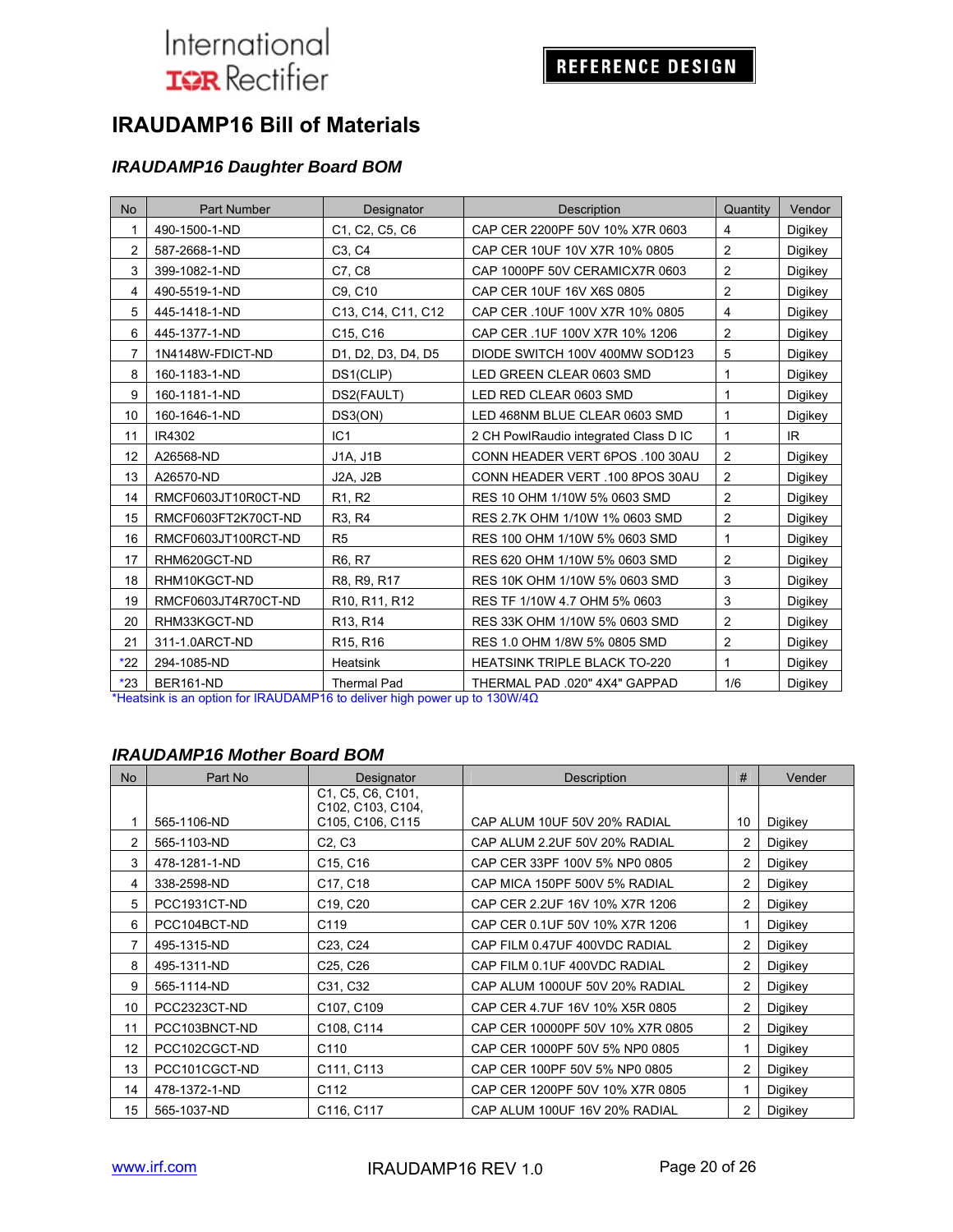## REFERENCE DESIGN

| 17<br>D5, D6, D7, D8<br>$\overline{4}$<br>MURA120T3GOSCT-ND<br>DIODE ULTRA FAST 1A 200V SMA<br>Digikey<br>DIODE SCHOTTKY 25V 1.0A MINI-2P<br>$\overline{2}$<br>18<br>MA2YD2300LCT-ND<br>D101, D102<br>Digikey<br>HS <sub>1</sub><br>19<br>294-1086-ND<br>HEATSINK HORZ SIX BLACK TO-220<br>$\mathbf{1}$<br>Digikey<br>J1A, J1B<br>$\overline{2}$<br>20<br>A32934-ND<br>CONN RECEPT 6POS .100 VERT DUAL<br>Digikey<br>A32935-ND<br>21<br><b>J2A, J2B</b><br>CONN RECEPT 8POS .100 VERT DUAL<br>$\mathbf{2}$<br>Digikey<br>277-1271-ND or 651-<br>Digikey or<br>1714971<br>Mouser<br>22<br>$\overline{2}$<br>J3, J4<br>CONN TERM BLOCK 2POS 9.52MM PCB<br>23<br>CP-1422-ND<br>J5, J6<br>$\overline{2}$<br>Digikey<br>CONN RCA JACK R/A BLUE PCB<br>277-1272-ND or 651-<br>Digikey or<br>Mouser<br>1714984<br>J7<br>24<br>CONN TERM BLOCK 3POS 9.52MM PCB<br>1<br>J8<br>25<br>A32248-ND<br>CONN JACK BNC R/A 50 OHM PCB TIN<br>$\mathbf{1}$<br>Digikey<br>ED1567<br>J9<br>26<br>TERMINAL BLOCK 7.50MM VERT 2POS<br>Digikey<br>1<br>$\overline{2}$<br>27<br>L1, L2<br>Inductors, Inc<br>7G14A-220M-B<br>Class D inductor, 22uH<br>911-1D14A-220M<br>Mouser<br>7G17A-220M-B<br>Inductors, Inc.<br>Mouser<br>911-1D17A-220M<br>28<br>160-1143-ND<br><b>NORMAL</b><br>Digikey<br>LED 3MM GREEN TRANSPARENT<br>$\mathbf{1}$<br>PVT412PBF-ND<br>P <sub>1</sub><br>29<br>IC RELAY PHOTOVO 400V 140MA 6DIP<br>$\mathbf{1}$<br>Digikey<br>30<br>160-1140-ND<br><b>PROTECTION</b><br>LED 3MM HI-EFF RED TRANSPARENT<br>1<br>Digikey<br>FCX491CT-ND<br>Q101<br>31<br>TRANSISTOR NPN 60V 1A SOT-89<br>$\mathbf{1}$<br>Digikey<br>Q102, Q104, Q106,<br>32<br>MMBT5401-FDICT-ND<br>Q111<br>TRANS PNP 150V 350MW SMD SOT23-3<br>4<br>Digikey<br>Q103, Q105, Q107,<br>Q108, Q109, Q110,<br>Q112<br>33<br>MMBT5551-FDICT-ND<br>TRANS NPN 160V 350MW SMD SOT23-3<br>7<br>Digikey<br>R1, R2, R57, R58,<br>R110, R126<br>34<br>P100KACT-ND<br>RES 100K OHM 1/8W 5% 0805 SMD<br>6<br>Digikey<br>3<br>35<br>P100ACT-ND<br>R3, R4, R114<br>RES 100 OHM 1/8W 5% 0805 SMD<br>Digikey<br>$\overline{2}$<br>36<br>P4.7ECT-ND<br>R <sub>5</sub> , R <sub>6</sub><br>RESISTOR 4.7 OHM 1/4W 5% 1206<br>Digikey<br>R7, R8, R10, R11, R27,<br>9<br>37<br>P47ACT-ND<br>R28, R115, R116, R117<br>RES 47 OHM 1/8W 5% 0805 SMD<br>Digikey<br>$\overline{c}$<br>38<br>P10ACT-ND<br>R9, R105<br>RES 10 OHM 1/8W 5% 0805 SMD<br>Digikey<br>$\overline{2}$<br>R13, R14<br>39<br>P3.3KACT-ND<br>RES 3.3K OHM 1/8W 5% 0805 SMD<br>Digikey<br>$\overline{2}$<br>40<br>P22KACT-ND<br>R <sub>17</sub> , R <sub>18</sub><br>RES 22K OHM 1/8W 5% 0805 SMD<br>Digikey<br>R106, R121, R122,<br>R130, R131, R132,<br>R133, R137, R139,<br>R141, R145, R146,<br>R <sub>147</sub> , R <sub>149</sub> , R <sub>150</sub> ,<br>41<br>P47KACT-ND<br>R <sub>151</sub><br>16<br>Digikey<br>RES 47K OHM 1/8W 5% 0805 SMD<br>$\overline{2}$<br>42<br>P0.0ACT-ND<br>R55, R56<br>Digikey<br>RES 0.0 OHM 1/8W 0805 SMD<br>P470ACT-ND<br>R39, R40<br>2<br>43<br>RES 470 OHM 1/8W 5% 0805 SMD<br>Digikey<br>44<br>P100ECT-ND<br>R <sub>120</sub><br>RES 100 OHM 1/4W 5% 1206 SMD<br>1<br>Digikey<br>45<br>PT47KAFCT-ND<br>RES 47.0K OHM 1W 1% 2512 SMD<br>2<br>R31, R32<br>Digikey<br>R33, R34<br>$\overline{2}$<br>46<br>P1.0KECT-ND<br>RES 1.0K OHM 1/4W 5% 1206 SMD<br>Digikey<br>R109, R118, R119,<br>47<br>P1.0KACT-ND<br>RES 1.0K OHM 1/8W 5% 0805 SMD<br>R <sub>123</sub><br>4<br>Digikey<br>$\overline{\mathbf{c}}$<br>48<br>PT10XCT<br>R47, R48<br>RES 10 OHM 1W 5% 2512 SMD<br>Digikey<br>$\overline{2}$<br>49<br>P2.2KECT-ND<br>R49, R50<br>RES 2.2K OHM 1/4W 5% 1206 SMD<br>Digikey<br>R101, R102, R103,<br>50<br>PT47XCT-ND<br>R104<br>RES 47 OHM 1W 5% 2512 SMD<br>4<br>Digikey<br>$\overline{2}$<br>51<br>P4.7KACT-ND<br>R107, R138<br>RES 4.7K OHM 1/8W 5% 0805 SMD<br>Digikey<br>52<br>CT2265-ND<br>R <sub>108</sub><br>1<br>Digikey<br>POT 10K OHM 1/8W CARB VERTICAL<br>53<br>P10KACT-ND<br>R111, R124, R125,<br>8<br>RES 10K OHM 1/8W 5% 0805 SMD | 16 | 1N4148W-FDICT-ND | D103, D104, D105.<br>D <sub>106</sub> , D <sub>107</sub> | DIODE SWITCH 100V 400MW SOD123 | 5 | Digikey |
|----------------------------------------------------------------------------------------------------------------------------------------------------------------------------------------------------------------------------------------------------------------------------------------------------------------------------------------------------------------------------------------------------------------------------------------------------------------------------------------------------------------------------------------------------------------------------------------------------------------------------------------------------------------------------------------------------------------------------------------------------------------------------------------------------------------------------------------------------------------------------------------------------------------------------------------------------------------------------------------------------------------------------------------------------------------------------------------------------------------------------------------------------------------------------------------------------------------------------------------------------------------------------------------------------------------------------------------------------------------------------------------------------------------------------------------------------------------------------------------------------------------------------------------------------------------------------------------------------------------------------------------------------------------------------------------------------------------------------------------------------------------------------------------------------------------------------------------------------------------------------------------------------------------------------------------------------------------------------------------------------------------------------------------------------------------------------------------------------------------------------------------------------------------------------------------------------------------------------------------------------------------------------------------------------------------------------------------------------------------------------------------------------------------------------------------------------------------------------------------------------------------------------------------------------------------------------------------------------------------------------------------------------------------------------------------------------------------------------------------------------------------------------------------------------------------------------------------------------------------------------------------------------------------------------------------------------------------------------------------------------------------------------------------------------------------------------------------------------------------------------------------------------------------------------------------------------------------------------------------------------------------------------------------------------------------------------------------------------------------------------------------------------------------------------------------------------------------------------------------------------------------------------------------------------------------------------------------------------------------------------------------------------------------------------------------------------------------------------------------------------------------------------------------------------------------------------------------------------------------------------------------------------------------------------------------------------------------------------------------------------|----|------------------|----------------------------------------------------------|--------------------------------|---|---------|
|                                                                                                                                                                                                                                                                                                                                                                                                                                                                                                                                                                                                                                                                                                                                                                                                                                                                                                                                                                                                                                                                                                                                                                                                                                                                                                                                                                                                                                                                                                                                                                                                                                                                                                                                                                                                                                                                                                                                                                                                                                                                                                                                                                                                                                                                                                                                                                                                                                                                                                                                                                                                                                                                                                                                                                                                                                                                                                                                                                                                                                                                                                                                                                                                                                                                                                                                                                                                                                                                                                                                                                                                                                                                                                                                                                                                                                                                                                                                                                                                    |    |                  |                                                          |                                |   |         |
|                                                                                                                                                                                                                                                                                                                                                                                                                                                                                                                                                                                                                                                                                                                                                                                                                                                                                                                                                                                                                                                                                                                                                                                                                                                                                                                                                                                                                                                                                                                                                                                                                                                                                                                                                                                                                                                                                                                                                                                                                                                                                                                                                                                                                                                                                                                                                                                                                                                                                                                                                                                                                                                                                                                                                                                                                                                                                                                                                                                                                                                                                                                                                                                                                                                                                                                                                                                                                                                                                                                                                                                                                                                                                                                                                                                                                                                                                                                                                                                                    |    |                  |                                                          |                                |   |         |
|                                                                                                                                                                                                                                                                                                                                                                                                                                                                                                                                                                                                                                                                                                                                                                                                                                                                                                                                                                                                                                                                                                                                                                                                                                                                                                                                                                                                                                                                                                                                                                                                                                                                                                                                                                                                                                                                                                                                                                                                                                                                                                                                                                                                                                                                                                                                                                                                                                                                                                                                                                                                                                                                                                                                                                                                                                                                                                                                                                                                                                                                                                                                                                                                                                                                                                                                                                                                                                                                                                                                                                                                                                                                                                                                                                                                                                                                                                                                                                                                    |    |                  |                                                          |                                |   |         |
|                                                                                                                                                                                                                                                                                                                                                                                                                                                                                                                                                                                                                                                                                                                                                                                                                                                                                                                                                                                                                                                                                                                                                                                                                                                                                                                                                                                                                                                                                                                                                                                                                                                                                                                                                                                                                                                                                                                                                                                                                                                                                                                                                                                                                                                                                                                                                                                                                                                                                                                                                                                                                                                                                                                                                                                                                                                                                                                                                                                                                                                                                                                                                                                                                                                                                                                                                                                                                                                                                                                                                                                                                                                                                                                                                                                                                                                                                                                                                                                                    |    |                  |                                                          |                                |   |         |
|                                                                                                                                                                                                                                                                                                                                                                                                                                                                                                                                                                                                                                                                                                                                                                                                                                                                                                                                                                                                                                                                                                                                                                                                                                                                                                                                                                                                                                                                                                                                                                                                                                                                                                                                                                                                                                                                                                                                                                                                                                                                                                                                                                                                                                                                                                                                                                                                                                                                                                                                                                                                                                                                                                                                                                                                                                                                                                                                                                                                                                                                                                                                                                                                                                                                                                                                                                                                                                                                                                                                                                                                                                                                                                                                                                                                                                                                                                                                                                                                    |    |                  |                                                          |                                |   |         |
|                                                                                                                                                                                                                                                                                                                                                                                                                                                                                                                                                                                                                                                                                                                                                                                                                                                                                                                                                                                                                                                                                                                                                                                                                                                                                                                                                                                                                                                                                                                                                                                                                                                                                                                                                                                                                                                                                                                                                                                                                                                                                                                                                                                                                                                                                                                                                                                                                                                                                                                                                                                                                                                                                                                                                                                                                                                                                                                                                                                                                                                                                                                                                                                                                                                                                                                                                                                                                                                                                                                                                                                                                                                                                                                                                                                                                                                                                                                                                                                                    |    |                  |                                                          |                                |   |         |
|                                                                                                                                                                                                                                                                                                                                                                                                                                                                                                                                                                                                                                                                                                                                                                                                                                                                                                                                                                                                                                                                                                                                                                                                                                                                                                                                                                                                                                                                                                                                                                                                                                                                                                                                                                                                                                                                                                                                                                                                                                                                                                                                                                                                                                                                                                                                                                                                                                                                                                                                                                                                                                                                                                                                                                                                                                                                                                                                                                                                                                                                                                                                                                                                                                                                                                                                                                                                                                                                                                                                                                                                                                                                                                                                                                                                                                                                                                                                                                                                    |    |                  |                                                          |                                |   |         |
|                                                                                                                                                                                                                                                                                                                                                                                                                                                                                                                                                                                                                                                                                                                                                                                                                                                                                                                                                                                                                                                                                                                                                                                                                                                                                                                                                                                                                                                                                                                                                                                                                                                                                                                                                                                                                                                                                                                                                                                                                                                                                                                                                                                                                                                                                                                                                                                                                                                                                                                                                                                                                                                                                                                                                                                                                                                                                                                                                                                                                                                                                                                                                                                                                                                                                                                                                                                                                                                                                                                                                                                                                                                                                                                                                                                                                                                                                                                                                                                                    |    |                  |                                                          |                                |   |         |
|                                                                                                                                                                                                                                                                                                                                                                                                                                                                                                                                                                                                                                                                                                                                                                                                                                                                                                                                                                                                                                                                                                                                                                                                                                                                                                                                                                                                                                                                                                                                                                                                                                                                                                                                                                                                                                                                                                                                                                                                                                                                                                                                                                                                                                                                                                                                                                                                                                                                                                                                                                                                                                                                                                                                                                                                                                                                                                                                                                                                                                                                                                                                                                                                                                                                                                                                                                                                                                                                                                                                                                                                                                                                                                                                                                                                                                                                                                                                                                                                    |    |                  |                                                          |                                |   |         |
|                                                                                                                                                                                                                                                                                                                                                                                                                                                                                                                                                                                                                                                                                                                                                                                                                                                                                                                                                                                                                                                                                                                                                                                                                                                                                                                                                                                                                                                                                                                                                                                                                                                                                                                                                                                                                                                                                                                                                                                                                                                                                                                                                                                                                                                                                                                                                                                                                                                                                                                                                                                                                                                                                                                                                                                                                                                                                                                                                                                                                                                                                                                                                                                                                                                                                                                                                                                                                                                                                                                                                                                                                                                                                                                                                                                                                                                                                                                                                                                                    |    |                  |                                                          |                                |   |         |
|                                                                                                                                                                                                                                                                                                                                                                                                                                                                                                                                                                                                                                                                                                                                                                                                                                                                                                                                                                                                                                                                                                                                                                                                                                                                                                                                                                                                                                                                                                                                                                                                                                                                                                                                                                                                                                                                                                                                                                                                                                                                                                                                                                                                                                                                                                                                                                                                                                                                                                                                                                                                                                                                                                                                                                                                                                                                                                                                                                                                                                                                                                                                                                                                                                                                                                                                                                                                                                                                                                                                                                                                                                                                                                                                                                                                                                                                                                                                                                                                    |    |                  |                                                          |                                |   |         |
|                                                                                                                                                                                                                                                                                                                                                                                                                                                                                                                                                                                                                                                                                                                                                                                                                                                                                                                                                                                                                                                                                                                                                                                                                                                                                                                                                                                                                                                                                                                                                                                                                                                                                                                                                                                                                                                                                                                                                                                                                                                                                                                                                                                                                                                                                                                                                                                                                                                                                                                                                                                                                                                                                                                                                                                                                                                                                                                                                                                                                                                                                                                                                                                                                                                                                                                                                                                                                                                                                                                                                                                                                                                                                                                                                                                                                                                                                                                                                                                                    |    |                  |                                                          |                                |   |         |
|                                                                                                                                                                                                                                                                                                                                                                                                                                                                                                                                                                                                                                                                                                                                                                                                                                                                                                                                                                                                                                                                                                                                                                                                                                                                                                                                                                                                                                                                                                                                                                                                                                                                                                                                                                                                                                                                                                                                                                                                                                                                                                                                                                                                                                                                                                                                                                                                                                                                                                                                                                                                                                                                                                                                                                                                                                                                                                                                                                                                                                                                                                                                                                                                                                                                                                                                                                                                                                                                                                                                                                                                                                                                                                                                                                                                                                                                                                                                                                                                    |    |                  |                                                          |                                |   |         |
|                                                                                                                                                                                                                                                                                                                                                                                                                                                                                                                                                                                                                                                                                                                                                                                                                                                                                                                                                                                                                                                                                                                                                                                                                                                                                                                                                                                                                                                                                                                                                                                                                                                                                                                                                                                                                                                                                                                                                                                                                                                                                                                                                                                                                                                                                                                                                                                                                                                                                                                                                                                                                                                                                                                                                                                                                                                                                                                                                                                                                                                                                                                                                                                                                                                                                                                                                                                                                                                                                                                                                                                                                                                                                                                                                                                                                                                                                                                                                                                                    |    |                  |                                                          |                                |   |         |
|                                                                                                                                                                                                                                                                                                                                                                                                                                                                                                                                                                                                                                                                                                                                                                                                                                                                                                                                                                                                                                                                                                                                                                                                                                                                                                                                                                                                                                                                                                                                                                                                                                                                                                                                                                                                                                                                                                                                                                                                                                                                                                                                                                                                                                                                                                                                                                                                                                                                                                                                                                                                                                                                                                                                                                                                                                                                                                                                                                                                                                                                                                                                                                                                                                                                                                                                                                                                                                                                                                                                                                                                                                                                                                                                                                                                                                                                                                                                                                                                    |    |                  |                                                          |                                |   |         |
|                                                                                                                                                                                                                                                                                                                                                                                                                                                                                                                                                                                                                                                                                                                                                                                                                                                                                                                                                                                                                                                                                                                                                                                                                                                                                                                                                                                                                                                                                                                                                                                                                                                                                                                                                                                                                                                                                                                                                                                                                                                                                                                                                                                                                                                                                                                                                                                                                                                                                                                                                                                                                                                                                                                                                                                                                                                                                                                                                                                                                                                                                                                                                                                                                                                                                                                                                                                                                                                                                                                                                                                                                                                                                                                                                                                                                                                                                                                                                                                                    |    |                  |                                                          |                                |   |         |
|                                                                                                                                                                                                                                                                                                                                                                                                                                                                                                                                                                                                                                                                                                                                                                                                                                                                                                                                                                                                                                                                                                                                                                                                                                                                                                                                                                                                                                                                                                                                                                                                                                                                                                                                                                                                                                                                                                                                                                                                                                                                                                                                                                                                                                                                                                                                                                                                                                                                                                                                                                                                                                                                                                                                                                                                                                                                                                                                                                                                                                                                                                                                                                                                                                                                                                                                                                                                                                                                                                                                                                                                                                                                                                                                                                                                                                                                                                                                                                                                    |    |                  |                                                          |                                |   |         |
|                                                                                                                                                                                                                                                                                                                                                                                                                                                                                                                                                                                                                                                                                                                                                                                                                                                                                                                                                                                                                                                                                                                                                                                                                                                                                                                                                                                                                                                                                                                                                                                                                                                                                                                                                                                                                                                                                                                                                                                                                                                                                                                                                                                                                                                                                                                                                                                                                                                                                                                                                                                                                                                                                                                                                                                                                                                                                                                                                                                                                                                                                                                                                                                                                                                                                                                                                                                                                                                                                                                                                                                                                                                                                                                                                                                                                                                                                                                                                                                                    |    |                  |                                                          |                                |   |         |
|                                                                                                                                                                                                                                                                                                                                                                                                                                                                                                                                                                                                                                                                                                                                                                                                                                                                                                                                                                                                                                                                                                                                                                                                                                                                                                                                                                                                                                                                                                                                                                                                                                                                                                                                                                                                                                                                                                                                                                                                                                                                                                                                                                                                                                                                                                                                                                                                                                                                                                                                                                                                                                                                                                                                                                                                                                                                                                                                                                                                                                                                                                                                                                                                                                                                                                                                                                                                                                                                                                                                                                                                                                                                                                                                                                                                                                                                                                                                                                                                    |    |                  |                                                          |                                |   |         |
|                                                                                                                                                                                                                                                                                                                                                                                                                                                                                                                                                                                                                                                                                                                                                                                                                                                                                                                                                                                                                                                                                                                                                                                                                                                                                                                                                                                                                                                                                                                                                                                                                                                                                                                                                                                                                                                                                                                                                                                                                                                                                                                                                                                                                                                                                                                                                                                                                                                                                                                                                                                                                                                                                                                                                                                                                                                                                                                                                                                                                                                                                                                                                                                                                                                                                                                                                                                                                                                                                                                                                                                                                                                                                                                                                                                                                                                                                                                                                                                                    |    |                  |                                                          |                                |   |         |
|                                                                                                                                                                                                                                                                                                                                                                                                                                                                                                                                                                                                                                                                                                                                                                                                                                                                                                                                                                                                                                                                                                                                                                                                                                                                                                                                                                                                                                                                                                                                                                                                                                                                                                                                                                                                                                                                                                                                                                                                                                                                                                                                                                                                                                                                                                                                                                                                                                                                                                                                                                                                                                                                                                                                                                                                                                                                                                                                                                                                                                                                                                                                                                                                                                                                                                                                                                                                                                                                                                                                                                                                                                                                                                                                                                                                                                                                                                                                                                                                    |    |                  |                                                          |                                |   |         |
|                                                                                                                                                                                                                                                                                                                                                                                                                                                                                                                                                                                                                                                                                                                                                                                                                                                                                                                                                                                                                                                                                                                                                                                                                                                                                                                                                                                                                                                                                                                                                                                                                                                                                                                                                                                                                                                                                                                                                                                                                                                                                                                                                                                                                                                                                                                                                                                                                                                                                                                                                                                                                                                                                                                                                                                                                                                                                                                                                                                                                                                                                                                                                                                                                                                                                                                                                                                                                                                                                                                                                                                                                                                                                                                                                                                                                                                                                                                                                                                                    |    |                  |                                                          |                                |   |         |
|                                                                                                                                                                                                                                                                                                                                                                                                                                                                                                                                                                                                                                                                                                                                                                                                                                                                                                                                                                                                                                                                                                                                                                                                                                                                                                                                                                                                                                                                                                                                                                                                                                                                                                                                                                                                                                                                                                                                                                                                                                                                                                                                                                                                                                                                                                                                                                                                                                                                                                                                                                                                                                                                                                                                                                                                                                                                                                                                                                                                                                                                                                                                                                                                                                                                                                                                                                                                                                                                                                                                                                                                                                                                                                                                                                                                                                                                                                                                                                                                    |    |                  |                                                          |                                |   |         |
|                                                                                                                                                                                                                                                                                                                                                                                                                                                                                                                                                                                                                                                                                                                                                                                                                                                                                                                                                                                                                                                                                                                                                                                                                                                                                                                                                                                                                                                                                                                                                                                                                                                                                                                                                                                                                                                                                                                                                                                                                                                                                                                                                                                                                                                                                                                                                                                                                                                                                                                                                                                                                                                                                                                                                                                                                                                                                                                                                                                                                                                                                                                                                                                                                                                                                                                                                                                                                                                                                                                                                                                                                                                                                                                                                                                                                                                                                                                                                                                                    |    |                  |                                                          |                                |   |         |
|                                                                                                                                                                                                                                                                                                                                                                                                                                                                                                                                                                                                                                                                                                                                                                                                                                                                                                                                                                                                                                                                                                                                                                                                                                                                                                                                                                                                                                                                                                                                                                                                                                                                                                                                                                                                                                                                                                                                                                                                                                                                                                                                                                                                                                                                                                                                                                                                                                                                                                                                                                                                                                                                                                                                                                                                                                                                                                                                                                                                                                                                                                                                                                                                                                                                                                                                                                                                                                                                                                                                                                                                                                                                                                                                                                                                                                                                                                                                                                                                    |    |                  |                                                          |                                |   |         |
|                                                                                                                                                                                                                                                                                                                                                                                                                                                                                                                                                                                                                                                                                                                                                                                                                                                                                                                                                                                                                                                                                                                                                                                                                                                                                                                                                                                                                                                                                                                                                                                                                                                                                                                                                                                                                                                                                                                                                                                                                                                                                                                                                                                                                                                                                                                                                                                                                                                                                                                                                                                                                                                                                                                                                                                                                                                                                                                                                                                                                                                                                                                                                                                                                                                                                                                                                                                                                                                                                                                                                                                                                                                                                                                                                                                                                                                                                                                                                                                                    |    |                  |                                                          |                                |   |         |
|                                                                                                                                                                                                                                                                                                                                                                                                                                                                                                                                                                                                                                                                                                                                                                                                                                                                                                                                                                                                                                                                                                                                                                                                                                                                                                                                                                                                                                                                                                                                                                                                                                                                                                                                                                                                                                                                                                                                                                                                                                                                                                                                                                                                                                                                                                                                                                                                                                                                                                                                                                                                                                                                                                                                                                                                                                                                                                                                                                                                                                                                                                                                                                                                                                                                                                                                                                                                                                                                                                                                                                                                                                                                                                                                                                                                                                                                                                                                                                                                    |    |                  |                                                          |                                |   |         |
|                                                                                                                                                                                                                                                                                                                                                                                                                                                                                                                                                                                                                                                                                                                                                                                                                                                                                                                                                                                                                                                                                                                                                                                                                                                                                                                                                                                                                                                                                                                                                                                                                                                                                                                                                                                                                                                                                                                                                                                                                                                                                                                                                                                                                                                                                                                                                                                                                                                                                                                                                                                                                                                                                                                                                                                                                                                                                                                                                                                                                                                                                                                                                                                                                                                                                                                                                                                                                                                                                                                                                                                                                                                                                                                                                                                                                                                                                                                                                                                                    |    |                  |                                                          |                                |   |         |
|                                                                                                                                                                                                                                                                                                                                                                                                                                                                                                                                                                                                                                                                                                                                                                                                                                                                                                                                                                                                                                                                                                                                                                                                                                                                                                                                                                                                                                                                                                                                                                                                                                                                                                                                                                                                                                                                                                                                                                                                                                                                                                                                                                                                                                                                                                                                                                                                                                                                                                                                                                                                                                                                                                                                                                                                                                                                                                                                                                                                                                                                                                                                                                                                                                                                                                                                                                                                                                                                                                                                                                                                                                                                                                                                                                                                                                                                                                                                                                                                    |    |                  |                                                          |                                |   |         |
|                                                                                                                                                                                                                                                                                                                                                                                                                                                                                                                                                                                                                                                                                                                                                                                                                                                                                                                                                                                                                                                                                                                                                                                                                                                                                                                                                                                                                                                                                                                                                                                                                                                                                                                                                                                                                                                                                                                                                                                                                                                                                                                                                                                                                                                                                                                                                                                                                                                                                                                                                                                                                                                                                                                                                                                                                                                                                                                                                                                                                                                                                                                                                                                                                                                                                                                                                                                                                                                                                                                                                                                                                                                                                                                                                                                                                                                                                                                                                                                                    |    |                  |                                                          |                                |   |         |
|                                                                                                                                                                                                                                                                                                                                                                                                                                                                                                                                                                                                                                                                                                                                                                                                                                                                                                                                                                                                                                                                                                                                                                                                                                                                                                                                                                                                                                                                                                                                                                                                                                                                                                                                                                                                                                                                                                                                                                                                                                                                                                                                                                                                                                                                                                                                                                                                                                                                                                                                                                                                                                                                                                                                                                                                                                                                                                                                                                                                                                                                                                                                                                                                                                                                                                                                                                                                                                                                                                                                                                                                                                                                                                                                                                                                                                                                                                                                                                                                    |    |                  |                                                          |                                |   |         |
|                                                                                                                                                                                                                                                                                                                                                                                                                                                                                                                                                                                                                                                                                                                                                                                                                                                                                                                                                                                                                                                                                                                                                                                                                                                                                                                                                                                                                                                                                                                                                                                                                                                                                                                                                                                                                                                                                                                                                                                                                                                                                                                                                                                                                                                                                                                                                                                                                                                                                                                                                                                                                                                                                                                                                                                                                                                                                                                                                                                                                                                                                                                                                                                                                                                                                                                                                                                                                                                                                                                                                                                                                                                                                                                                                                                                                                                                                                                                                                                                    |    |                  |                                                          |                                |   |         |
|                                                                                                                                                                                                                                                                                                                                                                                                                                                                                                                                                                                                                                                                                                                                                                                                                                                                                                                                                                                                                                                                                                                                                                                                                                                                                                                                                                                                                                                                                                                                                                                                                                                                                                                                                                                                                                                                                                                                                                                                                                                                                                                                                                                                                                                                                                                                                                                                                                                                                                                                                                                                                                                                                                                                                                                                                                                                                                                                                                                                                                                                                                                                                                                                                                                                                                                                                                                                                                                                                                                                                                                                                                                                                                                                                                                                                                                                                                                                                                                                    |    |                  |                                                          |                                |   |         |
|                                                                                                                                                                                                                                                                                                                                                                                                                                                                                                                                                                                                                                                                                                                                                                                                                                                                                                                                                                                                                                                                                                                                                                                                                                                                                                                                                                                                                                                                                                                                                                                                                                                                                                                                                                                                                                                                                                                                                                                                                                                                                                                                                                                                                                                                                                                                                                                                                                                                                                                                                                                                                                                                                                                                                                                                                                                                                                                                                                                                                                                                                                                                                                                                                                                                                                                                                                                                                                                                                                                                                                                                                                                                                                                                                                                                                                                                                                                                                                                                    |    |                  |                                                          |                                |   |         |
|                                                                                                                                                                                                                                                                                                                                                                                                                                                                                                                                                                                                                                                                                                                                                                                                                                                                                                                                                                                                                                                                                                                                                                                                                                                                                                                                                                                                                                                                                                                                                                                                                                                                                                                                                                                                                                                                                                                                                                                                                                                                                                                                                                                                                                                                                                                                                                                                                                                                                                                                                                                                                                                                                                                                                                                                                                                                                                                                                                                                                                                                                                                                                                                                                                                                                                                                                                                                                                                                                                                                                                                                                                                                                                                                                                                                                                                                                                                                                                                                    |    |                  |                                                          |                                |   |         |
|                                                                                                                                                                                                                                                                                                                                                                                                                                                                                                                                                                                                                                                                                                                                                                                                                                                                                                                                                                                                                                                                                                                                                                                                                                                                                                                                                                                                                                                                                                                                                                                                                                                                                                                                                                                                                                                                                                                                                                                                                                                                                                                                                                                                                                                                                                                                                                                                                                                                                                                                                                                                                                                                                                                                                                                                                                                                                                                                                                                                                                                                                                                                                                                                                                                                                                                                                                                                                                                                                                                                                                                                                                                                                                                                                                                                                                                                                                                                                                                                    |    |                  |                                                          |                                |   |         |
|                                                                                                                                                                                                                                                                                                                                                                                                                                                                                                                                                                                                                                                                                                                                                                                                                                                                                                                                                                                                                                                                                                                                                                                                                                                                                                                                                                                                                                                                                                                                                                                                                                                                                                                                                                                                                                                                                                                                                                                                                                                                                                                                                                                                                                                                                                                                                                                                                                                                                                                                                                                                                                                                                                                                                                                                                                                                                                                                                                                                                                                                                                                                                                                                                                                                                                                                                                                                                                                                                                                                                                                                                                                                                                                                                                                                                                                                                                                                                                                                    |    |                  |                                                          |                                |   |         |
|                                                                                                                                                                                                                                                                                                                                                                                                                                                                                                                                                                                                                                                                                                                                                                                                                                                                                                                                                                                                                                                                                                                                                                                                                                                                                                                                                                                                                                                                                                                                                                                                                                                                                                                                                                                                                                                                                                                                                                                                                                                                                                                                                                                                                                                                                                                                                                                                                                                                                                                                                                                                                                                                                                                                                                                                                                                                                                                                                                                                                                                                                                                                                                                                                                                                                                                                                                                                                                                                                                                                                                                                                                                                                                                                                                                                                                                                                                                                                                                                    |    |                  |                                                          |                                |   |         |
|                                                                                                                                                                                                                                                                                                                                                                                                                                                                                                                                                                                                                                                                                                                                                                                                                                                                                                                                                                                                                                                                                                                                                                                                                                                                                                                                                                                                                                                                                                                                                                                                                                                                                                                                                                                                                                                                                                                                                                                                                                                                                                                                                                                                                                                                                                                                                                                                                                                                                                                                                                                                                                                                                                                                                                                                                                                                                                                                                                                                                                                                                                                                                                                                                                                                                                                                                                                                                                                                                                                                                                                                                                                                                                                                                                                                                                                                                                                                                                                                    |    |                  |                                                          |                                |   |         |
|                                                                                                                                                                                                                                                                                                                                                                                                                                                                                                                                                                                                                                                                                                                                                                                                                                                                                                                                                                                                                                                                                                                                                                                                                                                                                                                                                                                                                                                                                                                                                                                                                                                                                                                                                                                                                                                                                                                                                                                                                                                                                                                                                                                                                                                                                                                                                                                                                                                                                                                                                                                                                                                                                                                                                                                                                                                                                                                                                                                                                                                                                                                                                                                                                                                                                                                                                                                                                                                                                                                                                                                                                                                                                                                                                                                                                                                                                                                                                                                                    |    |                  |                                                          |                                |   |         |
|                                                                                                                                                                                                                                                                                                                                                                                                                                                                                                                                                                                                                                                                                                                                                                                                                                                                                                                                                                                                                                                                                                                                                                                                                                                                                                                                                                                                                                                                                                                                                                                                                                                                                                                                                                                                                                                                                                                                                                                                                                                                                                                                                                                                                                                                                                                                                                                                                                                                                                                                                                                                                                                                                                                                                                                                                                                                                                                                                                                                                                                                                                                                                                                                                                                                                                                                                                                                                                                                                                                                                                                                                                                                                                                                                                                                                                                                                                                                                                                                    |    |                  |                                                          |                                |   |         |
|                                                                                                                                                                                                                                                                                                                                                                                                                                                                                                                                                                                                                                                                                                                                                                                                                                                                                                                                                                                                                                                                                                                                                                                                                                                                                                                                                                                                                                                                                                                                                                                                                                                                                                                                                                                                                                                                                                                                                                                                                                                                                                                                                                                                                                                                                                                                                                                                                                                                                                                                                                                                                                                                                                                                                                                                                                                                                                                                                                                                                                                                                                                                                                                                                                                                                                                                                                                                                                                                                                                                                                                                                                                                                                                                                                                                                                                                                                                                                                                                    |    |                  |                                                          |                                |   |         |
|                                                                                                                                                                                                                                                                                                                                                                                                                                                                                                                                                                                                                                                                                                                                                                                                                                                                                                                                                                                                                                                                                                                                                                                                                                                                                                                                                                                                                                                                                                                                                                                                                                                                                                                                                                                                                                                                                                                                                                                                                                                                                                                                                                                                                                                                                                                                                                                                                                                                                                                                                                                                                                                                                                                                                                                                                                                                                                                                                                                                                                                                                                                                                                                                                                                                                                                                                                                                                                                                                                                                                                                                                                                                                                                                                                                                                                                                                                                                                                                                    |    |                  |                                                          |                                |   |         |
|                                                                                                                                                                                                                                                                                                                                                                                                                                                                                                                                                                                                                                                                                                                                                                                                                                                                                                                                                                                                                                                                                                                                                                                                                                                                                                                                                                                                                                                                                                                                                                                                                                                                                                                                                                                                                                                                                                                                                                                                                                                                                                                                                                                                                                                                                                                                                                                                                                                                                                                                                                                                                                                                                                                                                                                                                                                                                                                                                                                                                                                                                                                                                                                                                                                                                                                                                                                                                                                                                                                                                                                                                                                                                                                                                                                                                                                                                                                                                                                                    |    |                  |                                                          |                                |   | Digikey |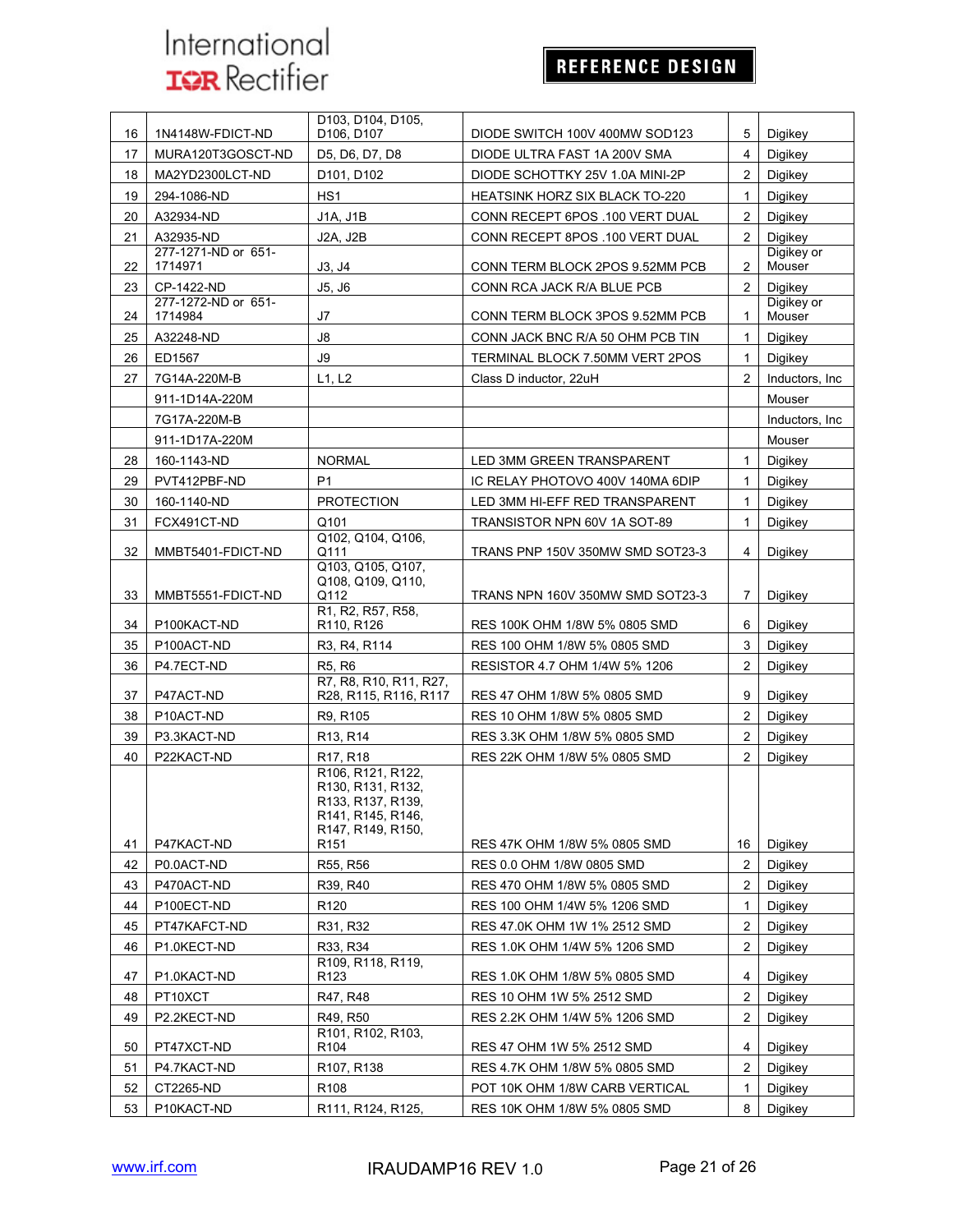#### **REFERENCE DESIGN**

|    |                                | R134, R140, R143,<br>R144, R148             |                                     |                |               |
|----|--------------------------------|---------------------------------------------|-------------------------------------|----------------|---------------|
| 54 | P820ACT-ND                     | R <sub>112</sub>                            | RES 820 OHM 1/8W 5% 0805 SMD        | 1              | Digikey       |
| 55 | 3362H-502LF-ND                 | R <sub>113</sub>                            | TRIMMER 5K OHM 0.5W TH              | 1              | Digikey       |
| 56 | P6.8KECT-ND                    | R127, R128, R129                            | RES 6.8K OHM 1/4W 5% 1206 SMD       | 3              | Digikey       |
| 57 | P82KACT-ND                     | R <sub>135</sub>                            | RES 82K OHM 1/8W 5% 0805 SMD        | 1              | Digikey       |
| 58 | P68KACT-ND                     | R136, R142                                  | RES 68K OHM 1/8W 5% 0805 SMD        | $\overline{2}$ | Digikey       |
| 59 | P8010S-ND                      | S <sub>1</sub>                              | SWITCH TACTILE SPST-NO 0.02A 15V    | 1              | Digikey       |
| 60 | EG1908-ND                      | S <sub>2</sub>                              | SWITCH SLIDE DPDT 12V .1A L=4       | 1              | Digikey       |
| 61 | EG1944-ND                      | S <sub>3</sub>                              | SWITCH SLIDE DP3T .2A L=6MM         | 1              | Digikey       |
| 62 | 296-1089-1-ND                  | U3. U4                                      | IC SNGL INVERTER GATE SOT23-5       | $\overline{2}$ | Digikey       |
| 63 | 73C8016 or 72J5420             | U <sub>1</sub>                              | IC. DIGITAL VOLUME CONTROL, SOIC-16 | 1              | <b>Newark</b> |
| 64 | 3310-IR01                      | U <sub>2</sub>                              | CS3310 Stand-alone Controller       | $\mathbf{1}$   | *Tachyonix    |
| 65 | 296-1194-1-ND                  | U <sub>3</sub>                              | IC HEX SCHMITT-TRIG INV 14-SOIC     | 1              | Digikey       |
| 66 | MC78M05CTGOS-ND                | $U$ 4                                       | IC REG VOLT POS 500MA 5V TO220AB    | 1              | Digikey       |
| 67 | LM79M05CT-ND                   | U <sub>5</sub>                              | IC VOLT REG NEG 5V 500MA TO220-3    | $\mathbf{1}$   | Digikey       |
| 68 | LM78M12CT-ND                   | $U_6$                                       | IC VOLT REG 12V 500MA TO220-3       | 1              | Digikey       |
| 69 | 1SMA5917BT3GOSCT-<br><b>ND</b> | Z101, Z102                                  | DIODE ZENER 4.7V 1.5W SMA           | $\overline{2}$ | Digikey       |
| 70 | BZT52C12-FDICT-ND              | Z103                                        | DIODE ZENER 12V 500MW SOD-123       |                | Digikey       |
| 71 | BZT52C15-FDICT-ND              | Z104                                        | DIODE ZENER 15V 500MW SOD-123       | $\mathbf{1}$   | Digikey       |
| 72 | BZT52C36-FDICT-ND              | Z105                                        | DIODE ZENER 36V 500MW SOD-123       | 1              | Digikey       |
| 73 | BZT52C18-FDICT-ND              | Z106                                        | DIODE ZENER 18V 500MW SOD-123       | 1              | Digikey       |
| 74 | BZT52C11-FDICT-ND              | Z <sub>107</sub>                            | DIODE ZENER 11V 500MW SOD-123       | 1              | Digikey       |
| 75 | BZT52C8V2-FDICT-ND             | Z108. Z109                                  | DIODE ZENER 8.2V 500MW SOD-123      | 2              | Digikey       |
| 76 | 10M7578                        | Volume Knob                                 | ROUND KNURLED KNOB, 6MM             | $\mathbf 1$    | Newark        |
| 77 | 82K6096                        | Thermally TO-220<br>mounting kit with screw | THERMALLOY - 4880G - Mounting Kit   | 3              | <b>Newark</b> |
| 78 | 8401K-ND                       | 1/2" Standoffs 4-40                         | STDOFF HEX M/F 4-40 .500"L ALUM     | 5              | Digikey       |
| 79 | <b>H724-ND</b>                 | 4-40 Nut                                    | NUT HEX 4-40 STAINLESS STEEL        | 5              | Digikey       |
| 80 | <b>H729-ND</b>                 | No. 4 Lock Washer                           | WASHER LOCK INTERNAL #4 SS          | 5              | Digikey       |

\*Tachyonix Corporation, **http://www.tachyonix.co.jp**

### **PCB Specifications**

- 1. Two Layers SMT PCB with through holes
- 2. 1/16 thickness
- 3. 2/0 OZ Cu
- 4. FR4 material
- 5. 10 mil lines and spaces
- 6. Solder Mask to be Green enamel EMP110 DBG (CARAPACE) or Enthone Endplate DSR-3241or equivalent.
- 7. Silk Screen to be white epoxy non conductive per IPC–RB 276 Standard.
- 8. All exposed copper must finished with TIN-LEAD Sn 60 or 63 for 100u inches thick.
- 9. Tolerance of PCB size shall be 0.010 –0.000 inches
- 10. Tolerance of all Holes is -.000 + 0.003"
- 11. PCB acceptance criteria as defined for class II PCB'S standards.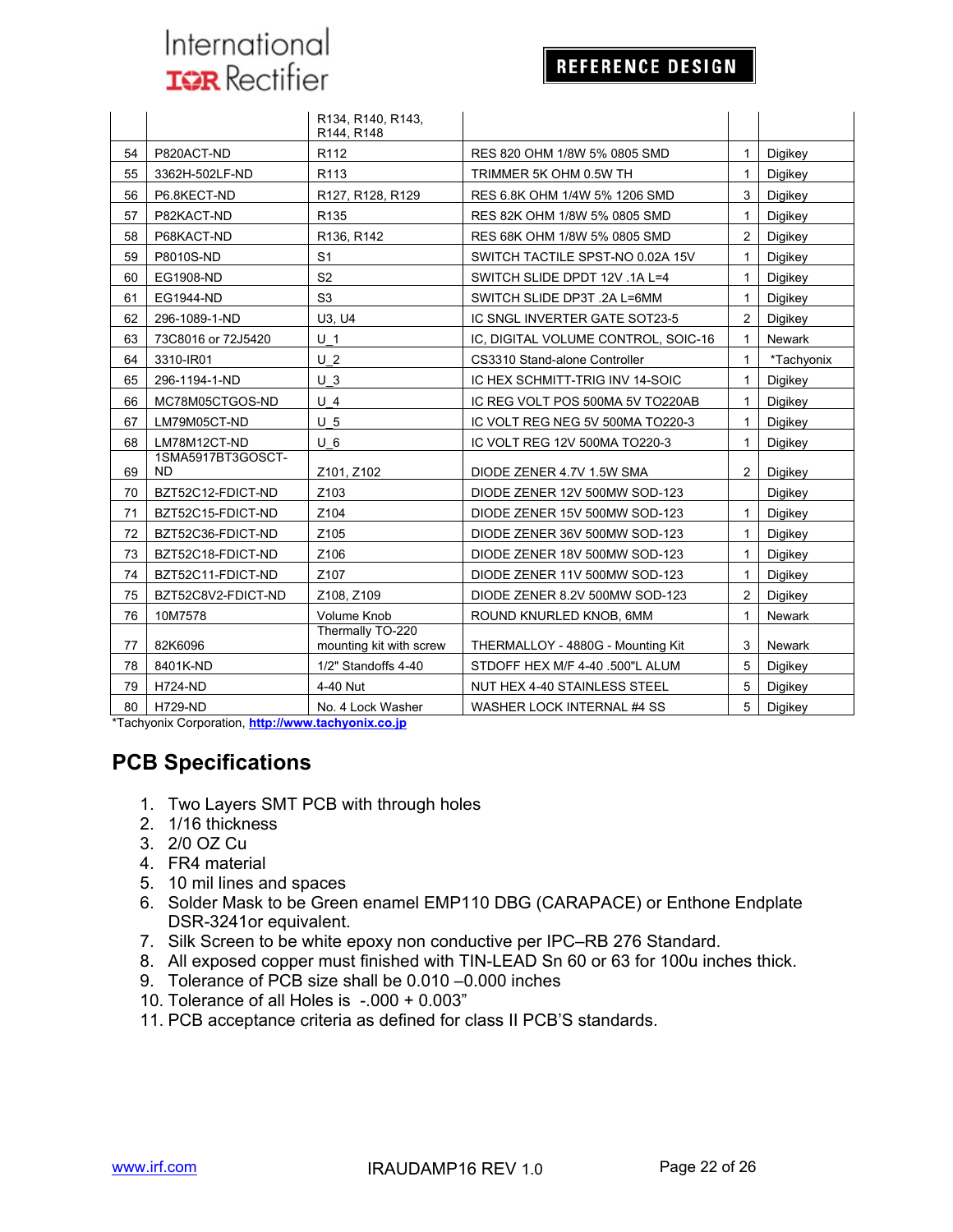**REFERENCE DESIGN** 

 *Daughter Board* 



Figure25



Figure26

Note: Refer to AN1170 for footprint and board mounting details.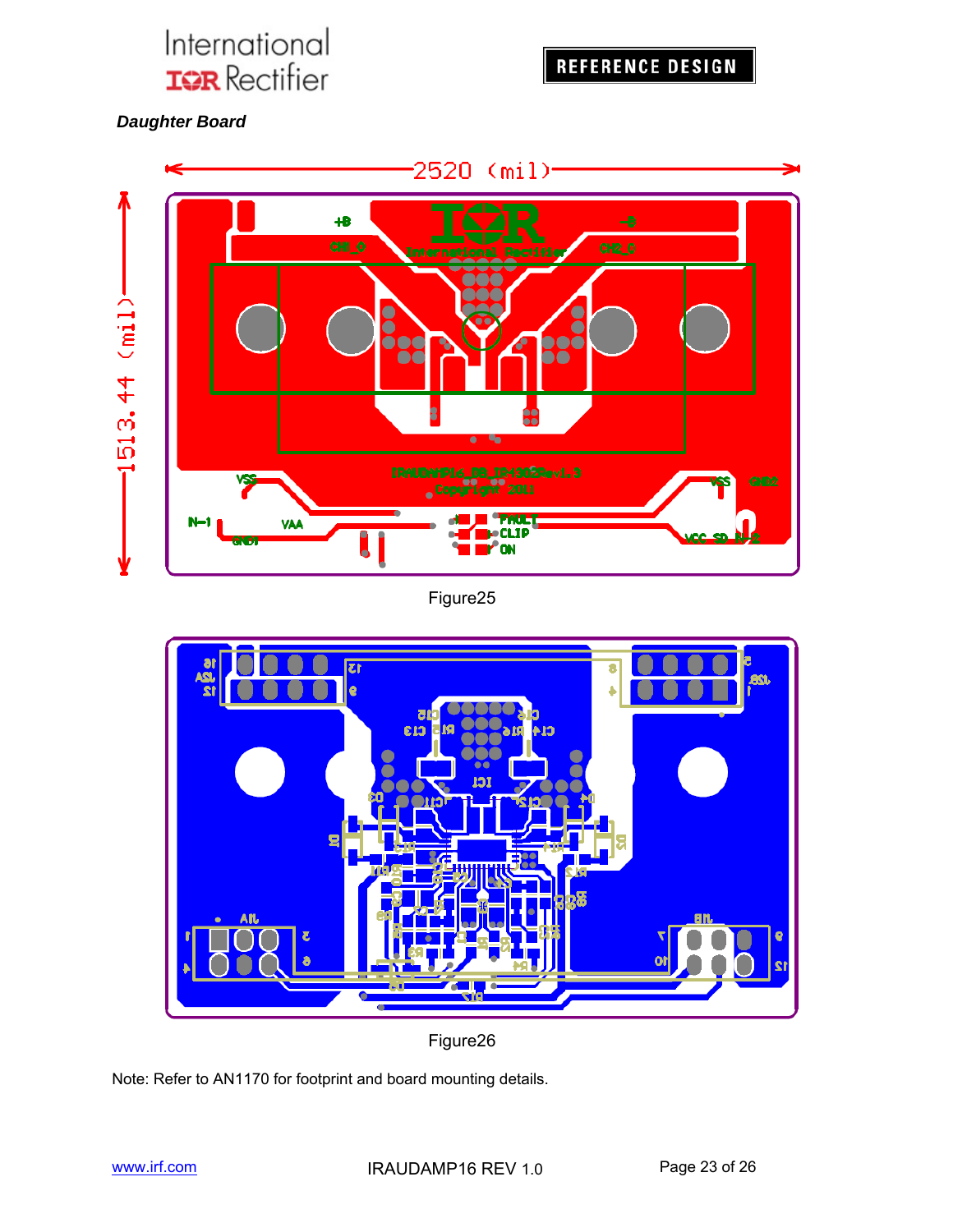### **REFERENCE DESIGN**

#### *Mother Board*



Figure27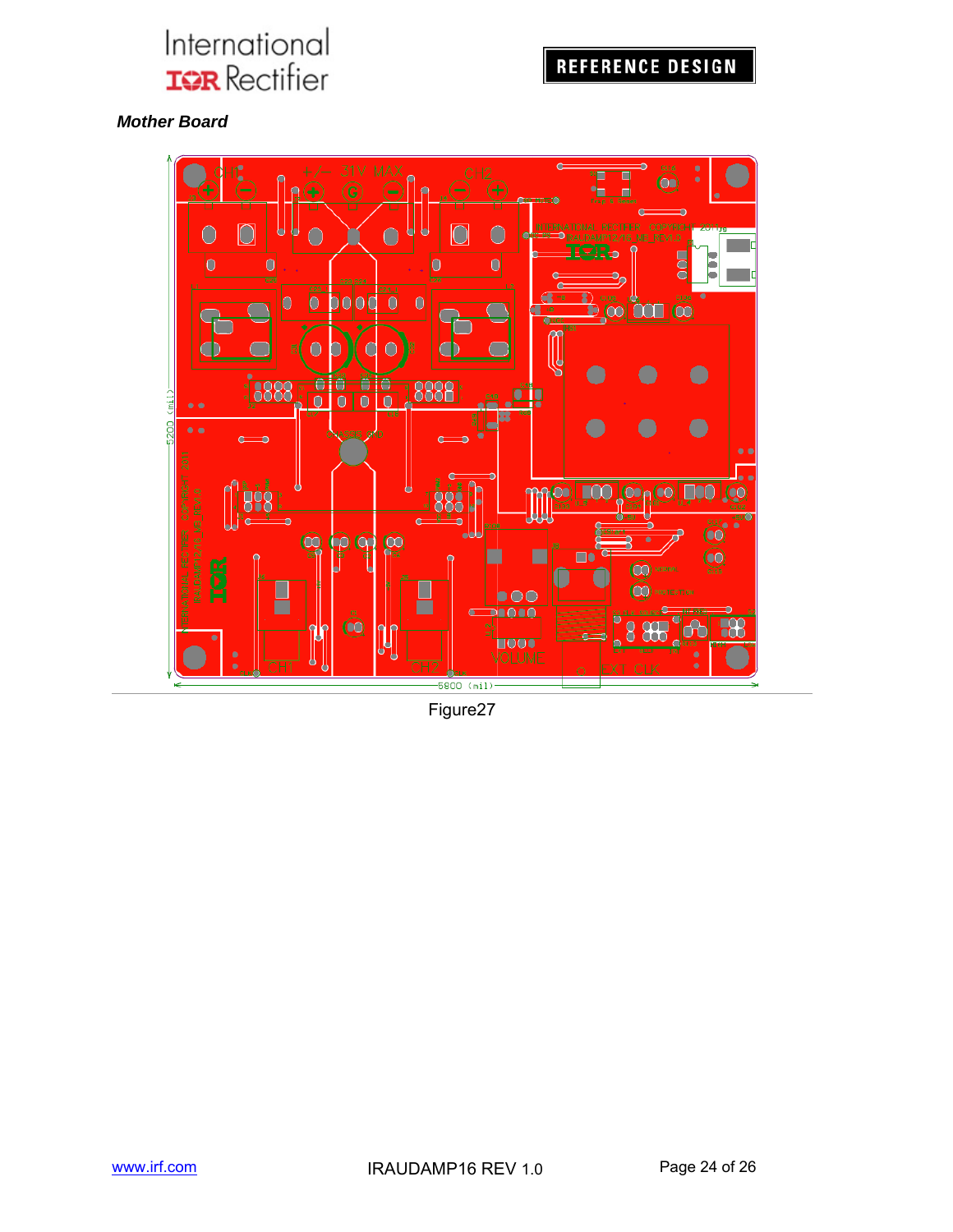## **REFERENCE DESIGN**



Figure28